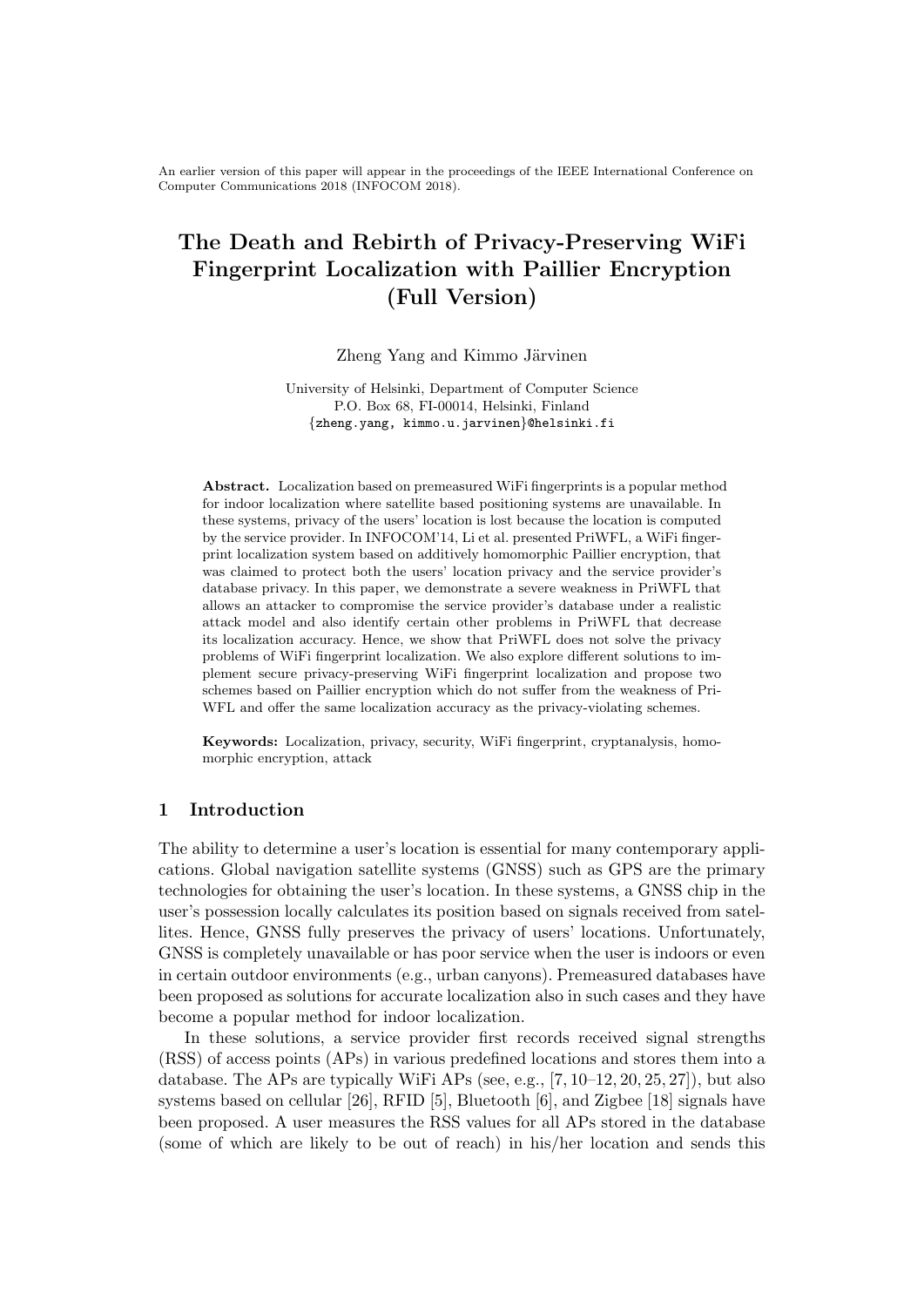"fingerprint" to the service provider's server hosting the database. The server uses the "fingerprint" and the database to calculate the location of the user.

Contrary to GNSS, the fingerprint-based schemes violate users' location privacy because the locations are calculated by the server. Users' locations are high-value information that may allow learning very sensitive information (e.g., regularly visited shops, bars, places of worship, etc.) and could be used for very accurate profiling, e.g., for targeted marketing. On the other hand, the service provider wants to keep its database private because it is a central business secret and also because database updates would be difficult for a distributed database. Hence, a privacy-preserving localization scheme should derive the users' locations without revealing (a) users' locations and (b) the service provider's database to the other party.

Konstantinidis et al. in [14] presented privacy-preserving localization based on k-anonymity, which is a well-studied problem, e.g., in privacy-preserving medical data. To simplify, their solution hides the user's real location trace among  $k - 1$ fake traces. The service provider is assumed not to use any auxiliary information including statistics (e.g., average numbers of users in specific areas) or even to validate the users' requests against the building map. Use of such auxiliary information allows to distinguish real traces and, consequently, to track the user's past and future movements. Hence, the solution essentially trusts the service provider to be 'honest'.

In INFOCOM 2014, Li et al. [16] presented a privacy-preserving WiFi fingerprint localization scheme called PriWFL and claimed that it protects both the users' locations and the database when the parties are 'honest-but-curious'; i.e., they honestly follow the protocol but can utilize any information given to them (and also auxiliary information). The scheme is based on the additively homomorphic Paillier cryptosystem [19], which allows to compute additions and subtractions with ciphertexts. The user encrypts a fingerprint with Paillier encryption, the server computes its distances to the database entries with the ciphertexts, and the user decrypts the distances and calculates its own location. Because the service provider does not have the secret keys to decrypt the users' fingerprints, PriWFL preserves the privacy of users' locations. To prevent the users from calculating the database from the distances, the server blinds their exact values with some randomness.

In this paper, we have two main contributions:

- We present an attack against PriWFL from [16]. Our attack fully discloses the service provider's database to an attacker (a user) under a realistic attack model. Our attack shows that PriWFL offers little additional protection compared to the case where the service provider gives its database to the users. We also identify certain other disadvantages of PriWFL.
- We explore certain directions to implement privacy-preserving fingerprint localization schemes. In particular, we introduce two solutions based on Paillier encryption and two different multiparty computation approaches that are secure and feasible for practical deployment.

The rest of the paper is structured as follows. Sect. 2 presents the required preliminaries. We present our attack and discuss other disadvantages of PriWFL in Sect. 3. In Sect. 4, we present new solutions for secure privacy-preserving WiFi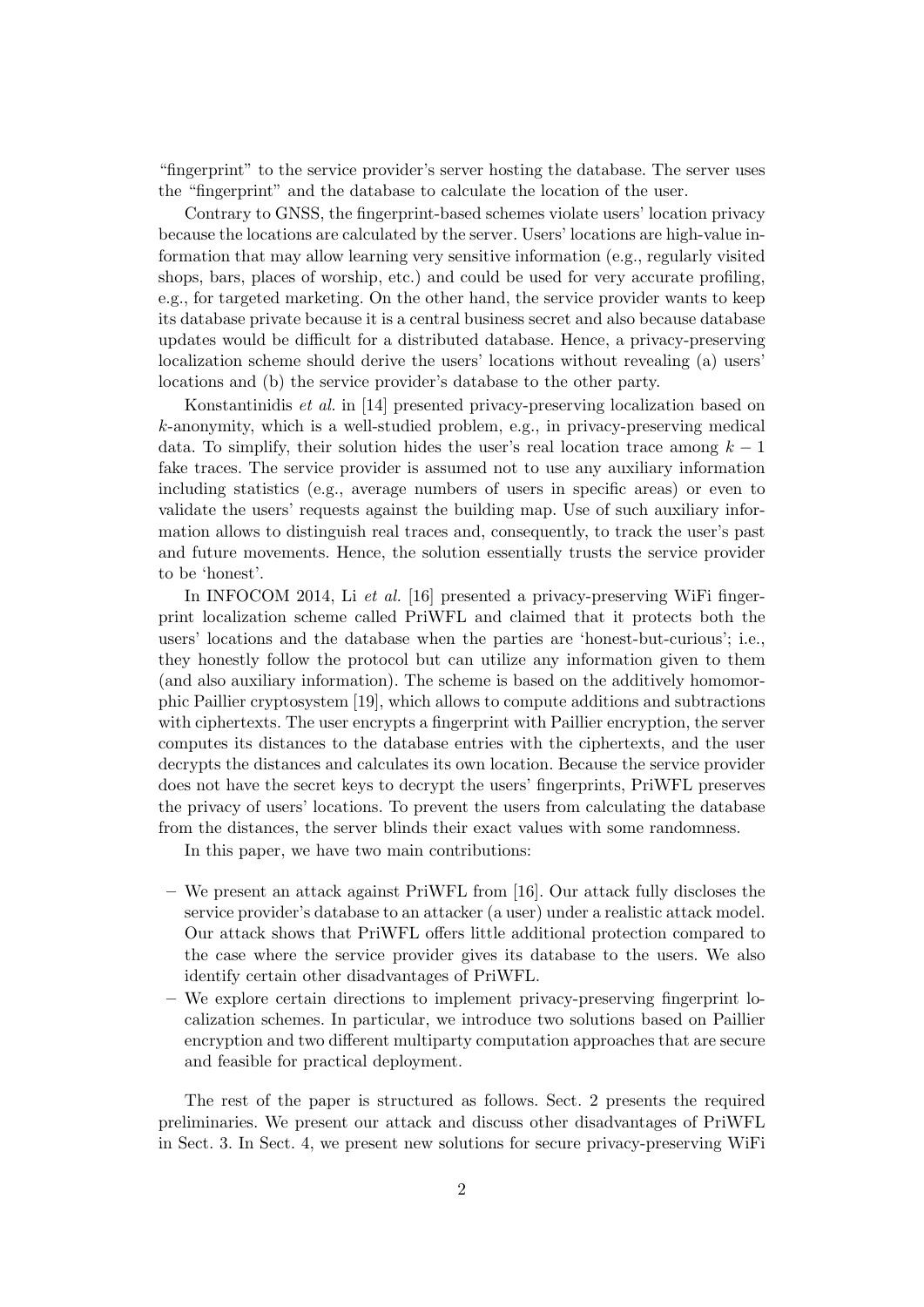| $\imath$       | $L_i$             | APı       | AP <sub>2</sub> | $AP_3$    |   | $AP_{N}$  |
|----------------|-------------------|-----------|-----------------|-----------|---|-----------|
|                | $(x_1, y_1, z_1)$ | $v_{1,1}$ | $v_{1,2}$       | $v_{1,3}$ |   | $v_{1,N}$ |
| $\overline{2}$ | $(x_2, y_2, z_2)$ | $v_{2,1}$ | $v_{2,2}$       | $v_{2,3}$ |   | $v_{2,N}$ |
| 3              | $(x_3, y_3, z_3)$ | $v_{3,1}$ | $v_{3,2}$       | $v_{3,3}$ |   | $v_{3,N}$ |
|                |                   |           |                 |           | ٠ |           |
| М              | $(x_M, y_M, z_M)$ | $v_{M,1}$ | $v_{M,2}$       | $v_{M,3}$ |   | $v_{M,N}$ |

Table 1. WiFi Fingerprint Reference Database D

fingerprint localization schemes and discuss their feasibility. Finally, Sect. 5 draws conclusions.

## 2 Preliminaries

## 2.1 WiFi Fingerprint Localization

A WiFi fingerprint localization service includes two parties: a client  $\mathcal{C}$ , which is, e.g., a user's smartphone, and the service provider's server  $S$ . The service utilizes signal strengths of APs distributed around the area covered by the service (e.g., a shopping mall, an exhibition center, etc.). If an AP is close to a specific location, then its signal is strong whereas if it is far away, then its signal is either weak or not available at all.

System setup and the reference database During the system setup, the service provider goes to M specific locations  $(x_i, y_i, z_i)$  for  $i = 1, ..., M$  and measures RSS values  $V_i = (v_{i,1}, v_{i,2}, \ldots, v_{i,N})$  for all N APs used in the system. A reference database is constructed using these values as follows and stored into  $\mathcal{S}$ :

$$
D = \langle i, (x_i, y_i, z_i), V_i = \{v_{i,j}\}_{j=1}^N \rangle_{i=1}^M.
$$
\n(1)

The structure of D is shown in Table 1. The service provider also publishes the table

$$
T_1 = \{AP_j\}_{j=1}^N
$$
\n(2)

where  $AP_i$  is the j-th AP's unique public identifier (e.g., its MAC address).

**Location retrieval** When  $\mathcal C$  wants to know its location, it measures the RSS of all APs listed in  $T_1$  of (2) and constructs a "fingerprint"  $F = (f_1, f_2, \ldots, f_N)$ where  $f_j$  is the RSS of  $AP_j$  in C's location. It then sends F to S who finds the k-nearest neighbors of F from D by calculating the differences  $d_i$  between F and the measurements  $V_i$  in D for all  $i = 1, \ldots, M$ . While various distance functions can be used, we assume that  $d_i$  is the following Euclidean distance:

$$
d_i = ||V_i - F||^2 = \sum_{j=1}^{N} (v_{i,j} - f_j)^2
$$
  
= 
$$
\sum_{j=1}^{N} v_{i,j}^2 + \sum_{j=1}^{N} (-2v_{i,j}f_j) + \sum_{j=1}^{N} f_j^2.
$$
 (3)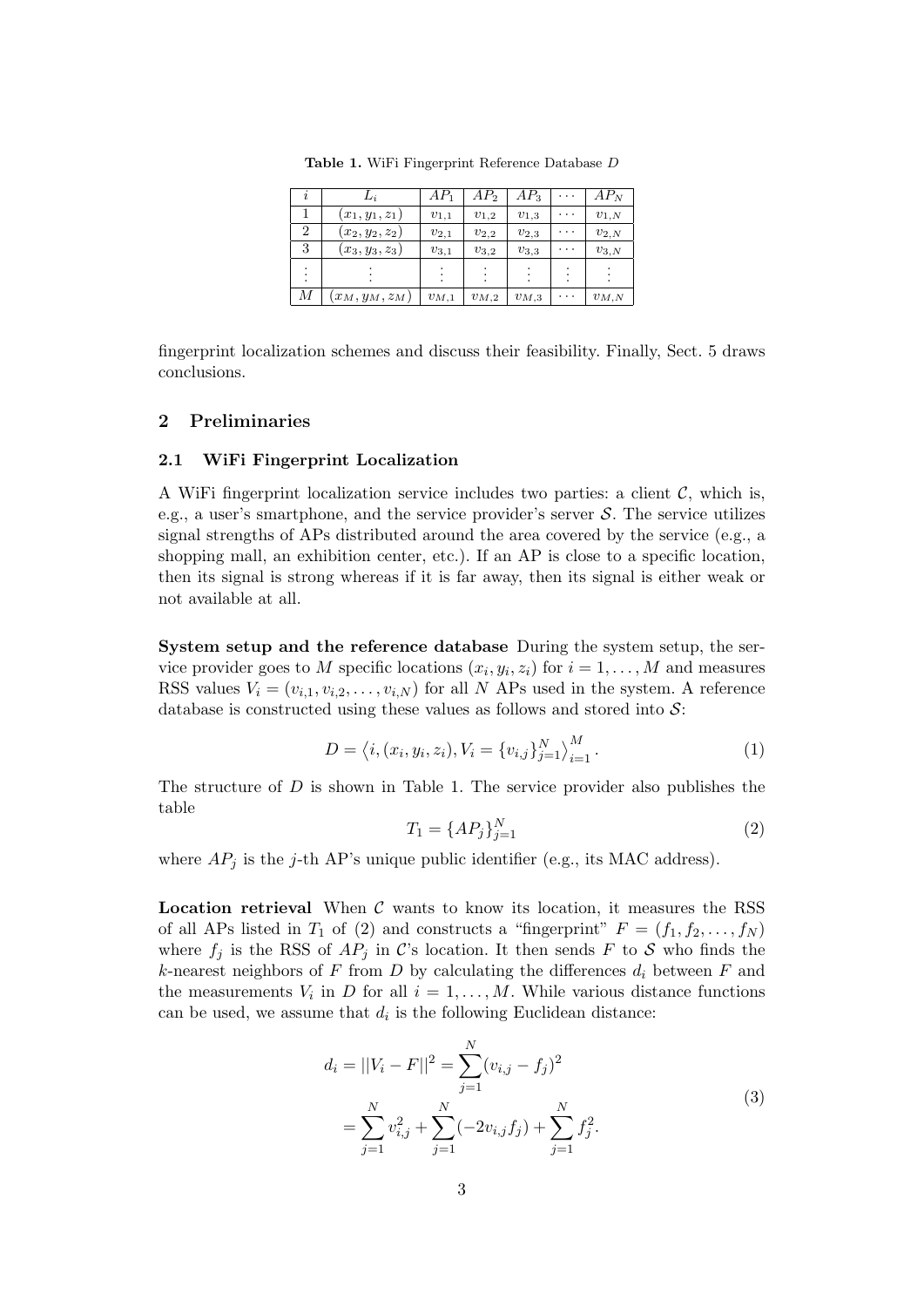

Fig. 1. An example of a WiFi fingerprint localization system for a one-story building with three wings (A, B, C) and seven APs. The white dots show the M locations in the reference database D and the black dots are highlighted locations discussed in the text.

S finds the indexes of the k smallest distances:  $\pi_1, \pi_2, \ldots, \pi_k$  such that  $d_{\pi_1} \leq d_{\pi_2} \leq$  $\ldots \le d_{\pi_k} \le d_i$  for all  $i \neq \pi_1, \pi_2, \ldots, \pi_k$ . S then calculates C's location  $L_{\mathcal{C}} = (x, y, z)$ as the centroid of the locations  $(x_i, y_i, z_i)$ , for  $i \in {\{\pi_j\}}_{j=1}^k$ . Finally, S sends  $L_c$  to  $\mathcal C$  who then knows its location.

Example Fig. 1 shows an artificial example of a one-story building with three wings (A, B, C). The building includes  $N = 7$  APs and the service provider has measured their RSS values in  $M = 216$  locations. For the sake of simplicity, we assume in this paper that  $v_{i,j}$  are four-bit values so that  $v_{i,j} = 0$  means that  $AP_j$ is unavailable at location i where as the value  $v_{i,j} = 15$  is the strongest possible RSS<sup>1</sup>. The database entries for the highlighted locations shown in Fig. 1 could be, e.g., as follows:

$$
\langle 21, (2, 7, 0), (10, 9, 12, 2, 4, 0, 0) \rangle \tag{4}
$$

$$
\langle 121, (13, 13, 0), (1, 0, 7, 9, 13, 0, 3) \rangle \tag{5}
$$

$$
\langle 162, (21, 2, 0), (0, 0, 0, 1, 5, 14, 11) \rangle \tag{6}
$$

In a large building, the signal of a single AP cannot cover the whole building and, therefore, APs are unavailable in certain parts of the building; i.e.,  $v_{i,j} = 0$  for some i. E.g., in the above example,  $AP_1$  and  $AP_2$ , which are located in the A wing, are not available in the C wing. Besides, two nearby locations are likely to be similar; e.g., for  $\langle 22, (2, 8, 0), V_{22} \rangle$ ,  $V_{22} \approx V_{21}$ , where  $V_{21}$  is given in (4), and, hence,  $v_{22,6}$ and  $v_{22.7}$  are also zeros with a high probability.

## 2.2 Paillier Public-Key Encryption Scheme

Let  $\kappa \in \mathbb{N}$  be the security parameter and  $[n] = \{1, \ldots, n\} \subset \mathbb{N}$  to denote the set of integers between 1 and *n*. We use the notation  $a \stackrel{\$}{\leftarrow} S$  to denote the operation which samples a uniform random element from a set S.

<sup>&</sup>lt;sup>1</sup> In practice, it is more common to use power ratios in decibels (dBm) (e.g.,  $-30$  dBm is a very strong signal whereas −80 dBm implies very low WiFi functionality). A constant (e.g., +100 in [28]) is typically used for an AP that is 'unavailable'. Our attack works equally well also if dBm values are used.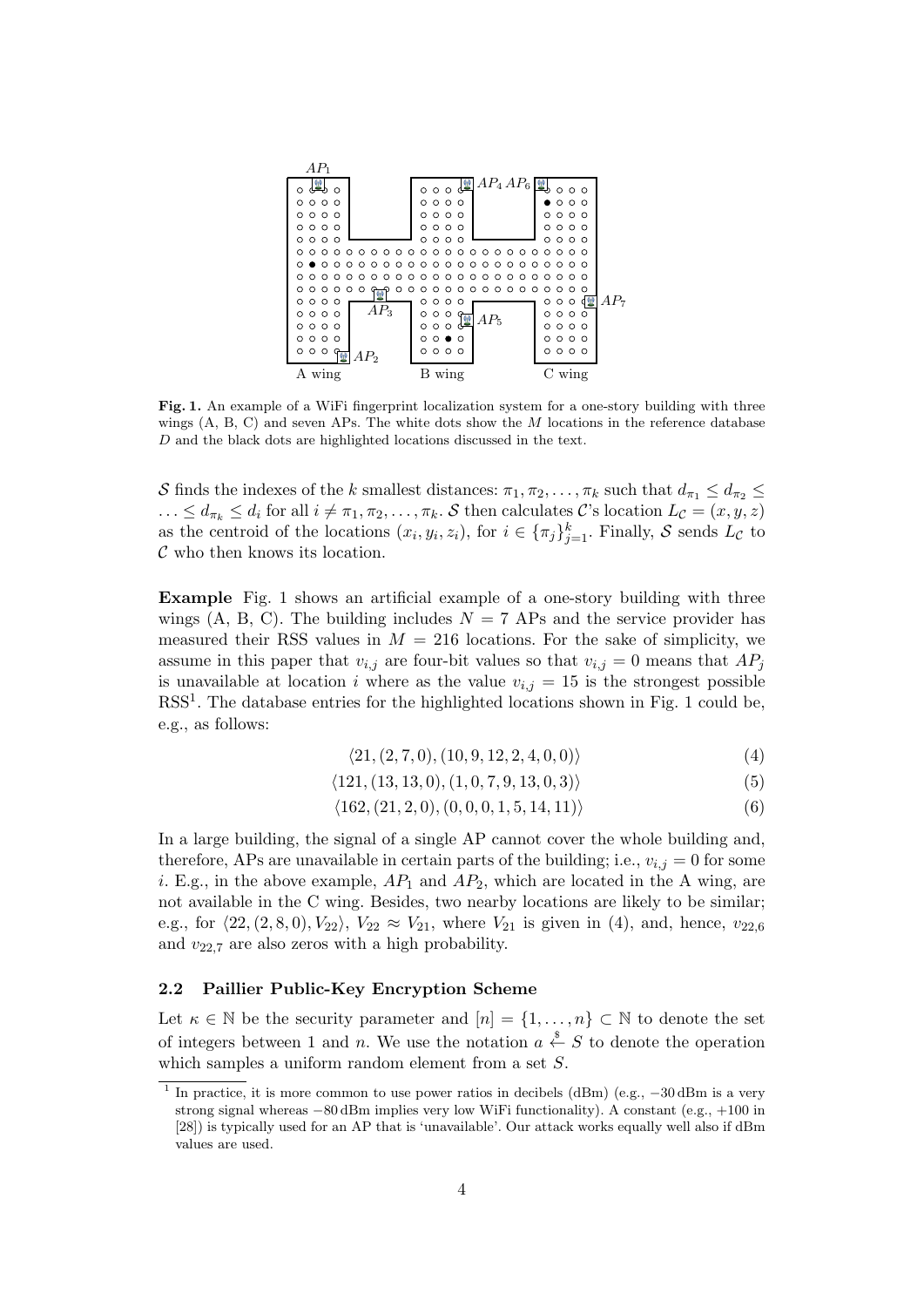The Paillier public-key encryption (PKE) scheme [19] is a probabilistic encryption scheme based on the decisional composite residuosity problem. Let  $\mathsf{PrimG}(\kappa)$ be a function which generates a set of primes of length  $\kappa$ . The Paillier PKE scheme mainly consists of the following three algorithms:

- Key Generation (KeyGen). Given the security parameter  $\kappa$ , the algorithm chooses two large primes  $p, q \stackrel{\$}{\leftarrow}$  Prim $G(\kappa/2)$ , and computes  $n = p \cdot q$ . It also selects a group generator g for the multiplicative group  $\mathbb{Z}_{n^2}^*$ , such that the order of g is a non-zero multiple of n. The public key pk is a tuple  $(n, g)$  and the secret key sk is  $\lambda = \text{lcm}(p-1, q-1)$ . This algorithm returns  $(pk, sk)$ .
- **Encryption** (Enc). This algorithm takes a message  $m < n$  and a public key  $(n, g)$  as inputs. It selects a random  $r \stackrel{\$}{\leftarrow} [n-1]$ , and computes the ciphertext:

$$
C = g^m \cdot r^n \bmod n^2. \tag{7}
$$

The output of this algorithm is C. For simplicity, we may omit modulus  $n^2$  in the rest of the paper.

– Decryption (Dec). This algorithm takes  $C < n^2$  and the secret key  $\lambda$  as inputs and it outputs the plaintext  $m = \frac{L(C^{\lambda}) \mod n^2}{L(a^{\lambda}) \mod n^2}$  $L(C^{\wedge}) \mod n^2 \text{ mod } n$ , where  $L(u) = \frac{u-1}{n}$ .

Paillier PKE scheme is additively homomorphic over the group  $\mathbb{Z}_n$ . Namely, for two ciphertext  $C_1 = \text{Enc}(pk, m_1)$  and  $C_1 = \text{Enc}(pk, m_2)$ , we have that

$$
\mathsf{Dec}(sk, C_1 \cdot C_2 \bmod n^2) = m_1 + m_2 \pmod{n}
$$
 (8)

$$
Dec(sk, C_1 \cdot C_2^{-1} \bmod n^2) = m_1 - m_2 \pmod{n}
$$
 (9)

where the inverse can be computed via the exponentiation  $C_2^{-1} = C_2^{n-1} \mod n^2$ . Using the above homomorphic additions, it is also possible to compute multiplications and divisions by a scalar  $t$ :

$$
\mathsf{Dec}(sk, C_1^t \bmod n^2) = t \cdot m_1 \pmod{n} \tag{10}
$$

$$
Dec(sk, C_1^{t^{-1} \bmod n} \bmod n^2) = m_1/t \pmod{n}
$$
 (11)

where  $t^{-1}$  mod n can be computed with the Extended Euclidean Algorithm.

## 2.3 The PriWFL Scheme

In this subsection, we review the complete PriWFL scheme introduced by Li  $et$ al. [16]. Similarly to the basic scheme of Sect. 2.1, also the PriWFL scheme is run between  $\mathcal C$  and  $\mathcal S$ ; i.e., there are no (trusted) third parties.

**System setup** The system setup remains mostly the same:  $S$  has  $D$  as in (1) and Table 1. In addition to  $T_1$ , S also publishes the following table:

$$
T_2 = \langle i, (x_i, y_i, z_i) \rangle_{i=1}^M. \tag{12}
$$

When C subscribes to the service, it generates a key pair  $(s_k, pk)$  for the Paillier cryptosystem for a sufficiently large  $\kappa$  (e.g.,  $\kappa = 2048$ ) and sends  $pk = (n, g)$  to S.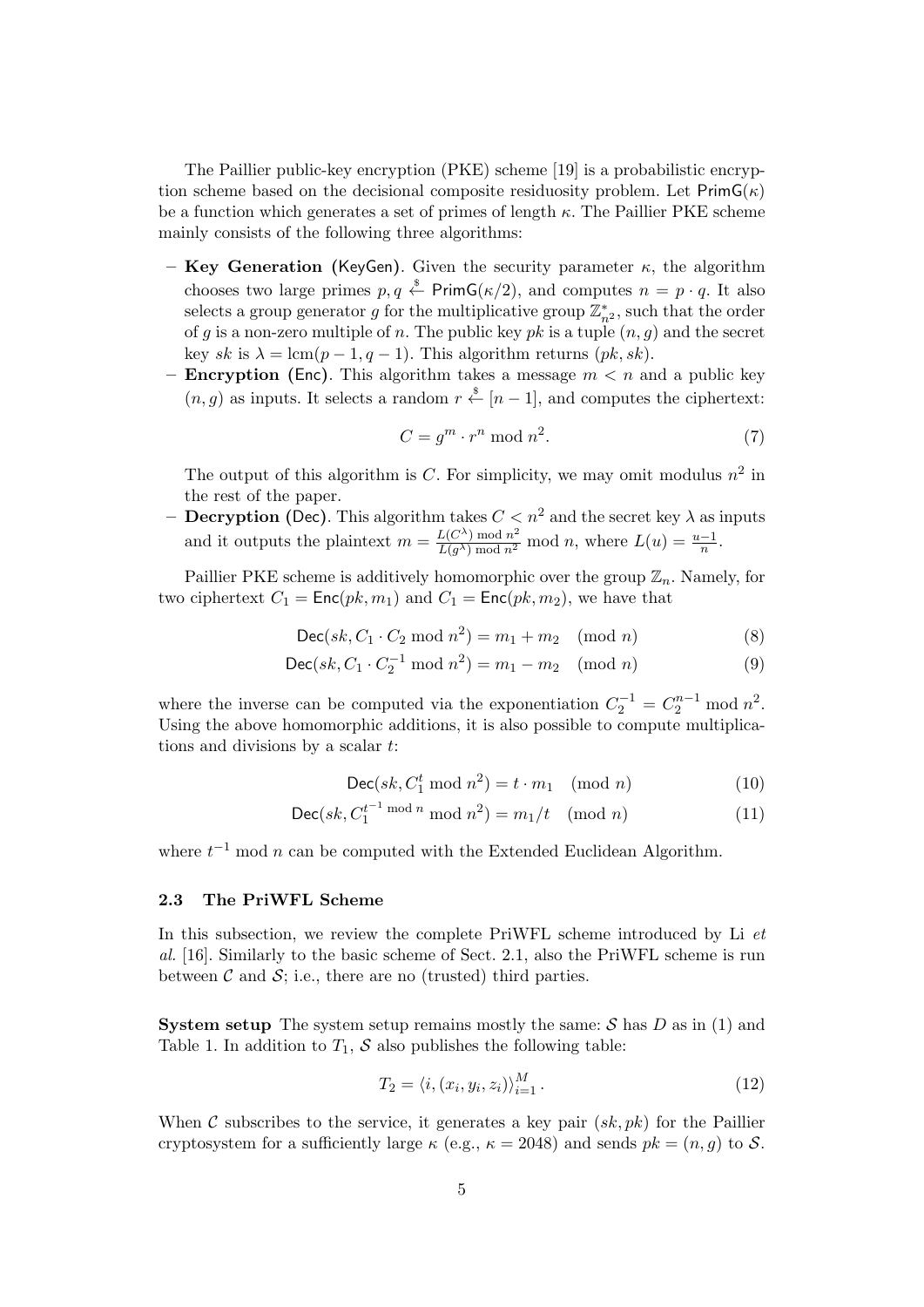Location retrieval PriWFL works in three phases:

– C measures  $F = (f_1, f_2, \ldots, f_N)$  with  $f_j$  for all  $AP_j$  listed in  $T_1$ . Instead of sending  $F$  directly to  $S$ ,  $C$  computes

$$
C_{j,0} = \text{Enc}(pk, -2f_j) \tag{13}
$$

$$
C_{j,1} = \text{Enc}(pk, f_j^2 + u_j)
$$
\n
$$
(14)
$$

where  $u_j \stackrel{\$}{\leftarrow} \mathcal{R}_U$ , for  $j = 1, \ldots, N$ ;  $\mathcal{R}_U$  is a randomness space of PriWFL (see Sect. 3.3 for more discussion about PriWFL randomness spaces). Then,  $\mathcal C$  sends  ${C_{j,0}, C_{j,1}}_{j=1}^N$  to S who cannot open the encryption because it does not have sk.

- When S receives  $\{C_{j,0}, C_{j,1}\}_{j=1}^N$ , it selects
	- 1. A random number  $\tau \leq N' \leq N$ , where  $\tau$  is a fixed threshold (e.g.,  $\tau = 6$ ) was suggested in [16], but see Sect. 3.3 for more discussion). Using  $N'$ , S selects a random selection set  $S = \{s_1, s_2, \ldots, s'_N\}$  such that  $s_i \in [N]$  and  $s_i \neq s_j$  for all  $i \neq j$ . I.e., S selects a set of N' random APs from all N APs.
	- 2. A random offset  $R \stackrel{\$}{\leftarrow} \mathcal{R}_R$  where  $\mathcal{R}_R$  is a randomness space of PriWFL (see Sect. 3.3).

After this, S computes, for  $i = 1, \ldots, M$ :

$$
\Delta_{i,1} = \text{Enc}(pk, \sum_{j \in S} v_{i,j}^2)
$$
\n(15)

$$
\Delta_{i,2} = \prod_{j \in S} C_{j,0}^{v_{i,j}} \tag{16}
$$

$$
\Delta_{i,3} = \prod_{j \in S} C_{j,1} \tag{17}
$$

The terms correspond to the encryptions of the terms required to compute the distances according to (3) so that  $\Delta_{i,2} = \text{Enc}(pk, \sum_{j \in S}(-2v_{i,j}f_j))$  and  $\Delta_{i,3} =$  $Enc(pk, \sum_{j \in S} (f_j^2 + u_j))$ . However, they have been computed by using the N' APs selected in  $S$  instead of all  $N$  APs used in (3). Next,  $S$  computes the encrypted distance masked by the random offset  $R$ :

$$
C_{d_i+R} = \Delta_{i,1} \cdot \Delta_{i,2} \cdot \Delta_{i,3} \cdot \text{Enc}(pk, R) \tag{18}
$$

After this, S sends  ${C_{d_i+R}}_{i=1}^M$  to C.

- When C receives the encrypted distances  ${C_{d_i+R}}_{i=1}^M$ , it uses sk to decrypt  $d_i + R$  for  $i = 1, ..., M$ . Then, it finds  $\pi_1, ..., \pi_k$ , the indexes of the k smallest distances. Because each  $d_i + R$  is blinded by the same offset R, their order is still preserved. It uses the public table  $T_2$  to get  $(x_i, y_i, z_i)$ , for  $i \in {\pi_j}_{j=1}^k$  and, then, computes its location  $L_{\mathcal{C}}$ . Notice that this location calculation is similar to the basic scheme in Sect. 2.1, except that it is performed by  $\mathcal C$  itself instead of S and that it is calculated with only a subset of  $N'$  APs, selected by S.

In [16], PriWFL was claimed to protect (a)  $\mathcal{C}$ 's location  $L_{\mathcal{C}}$  from  $\mathcal S$  thanks to the use of Paillier encryption and randomness  $u_i$  and (b) S's database D from C thanks to the random selection set S and random offset R. In Sect. 3, we show that the second claim is not true (and that  $u_j$  is not needed to get the first claim).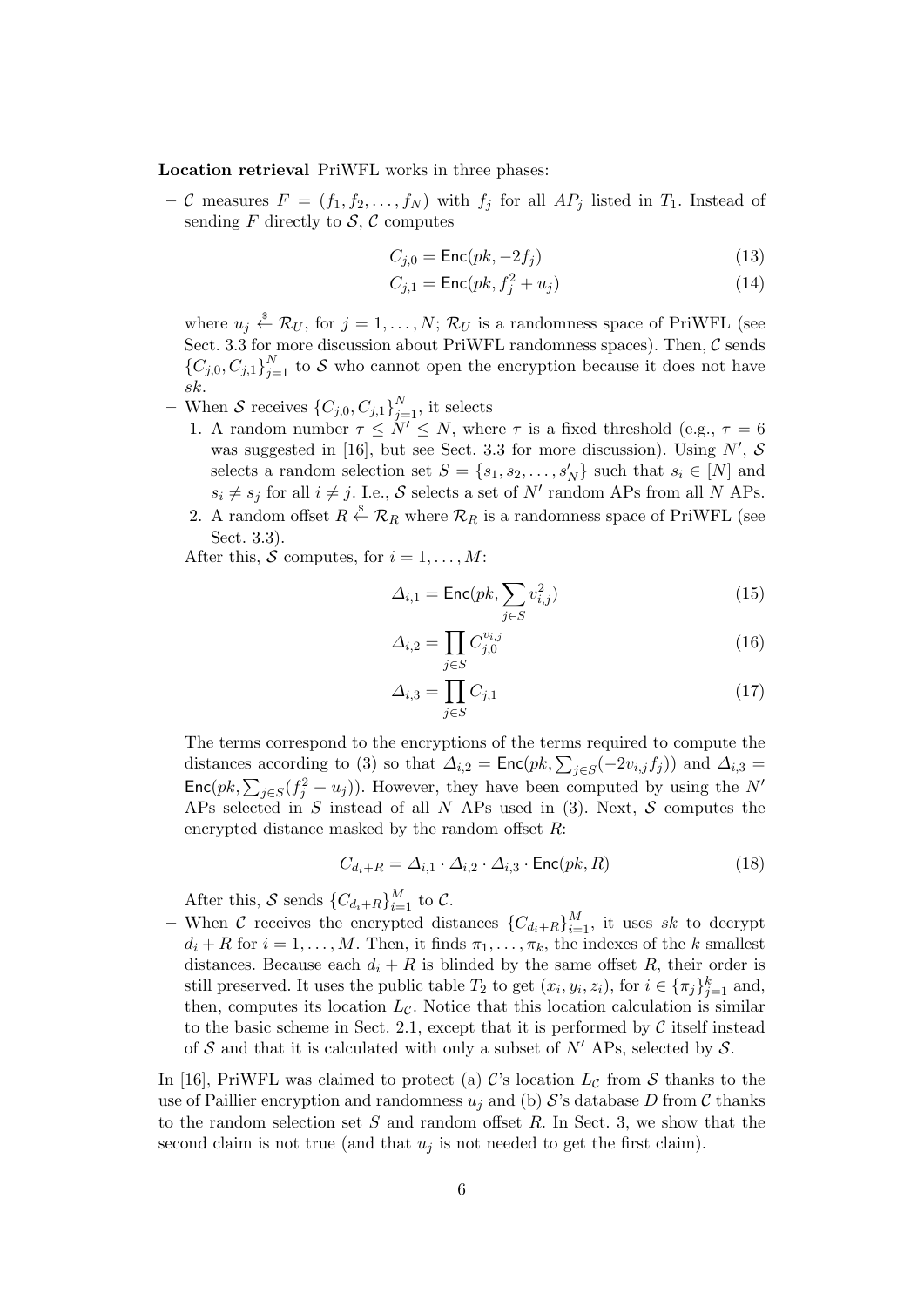## 2.4 Threat Model

In order to show the security problems of PriWFL, we review the same threat model that was defined in [16] where four kinds of attacks were considered under the general 'honest-but-curious' attack model:

- Client Location Privacy Attack I (CLPA-I): The attacker  $A$  directly obtains  $\mathcal{C}$ 's location after intercepting  $\mathcal{C}$ 's queries.
- Client Location Privacy Attack II (CLPA-II):  $\mathcal A$  infers  $\mathcal C$ 's location after getting  $\mathcal{C}$ 's sampled WiFi fingerprints.
- Server Data Privacy Attack I (SDPA-I): A obtains a WiFi fingerprint database  $D'$  which is identical to  $S'$ s database D.
- Server Data Privacy Attack II (SDPA-II):  $A$  gets a WiFi fingerprint database  $D'$  which is close to S's database D. Namely,  $D'$  can be used to provide a similar location service as  $S$ 's database  $D$ .

Following the 'honest-but-curios' attack model, we assume that both  $\mathcal C$  and  $\mathcal S$ honestly follow the protocol specifications, but both of them may be interested in compromising the other party's private information. I.e., A may masquerade as either C or S in order to break the counterpart's privacy and  $A$  is allowed to use fabricated inputs to the protocol as long as they follow the general format and specifications of the protocol. In particular,  $\mathcal C$  is allowed to send fabricated queries to  $S$  who cannot notice this because a query is encrypted with Paillier encryption in PriWFL.

## 3 Analysis of PriWFL

In this section, we analyze PriWFL in detail. In Sect. 3.1, we introduce an attack that implements the threat model SDPA-I, which is the stronger of the two server data privacy attacks. Consequently, our attack achieves a complete break of the server-side security of PriWFL. In Sect. 3.2, we present a new variant of the attack which allows an attacker to satisfy the preconditions of the above attack and which may work even as an independent attack if the RSS values are from a small set. Furthermore, in Sect. 3.3, we also discuss some other non-trivial issues which were overlooked in PriWFL.

## 3.1 A Practical SDPA-I Attack

In this subsection, we present the first main contribution of this paper: an attack that fully discloses  $\mathcal{S}'$ 's database D under a realistic attack condition. In our attack, the attacker A subscribes to the system as a legitimate client  $\mathcal C$  and faithfully follows the protocol (honest-but-curious).

Precondition for the attack We assume that A knows certain "special" RSS values stored in S's database D. Specifically, A must know two RSS values  $v_{a,\gamma}$ and  $v_{b,\gamma}$  to be able to obtain all other  $v_{i,\gamma}$  for  $AP_{\gamma}$ . While this may sound as a very strong assumption, we will next show that  $A$  can easily obtain this information in practical settings. We assume that the building is large enough so that APs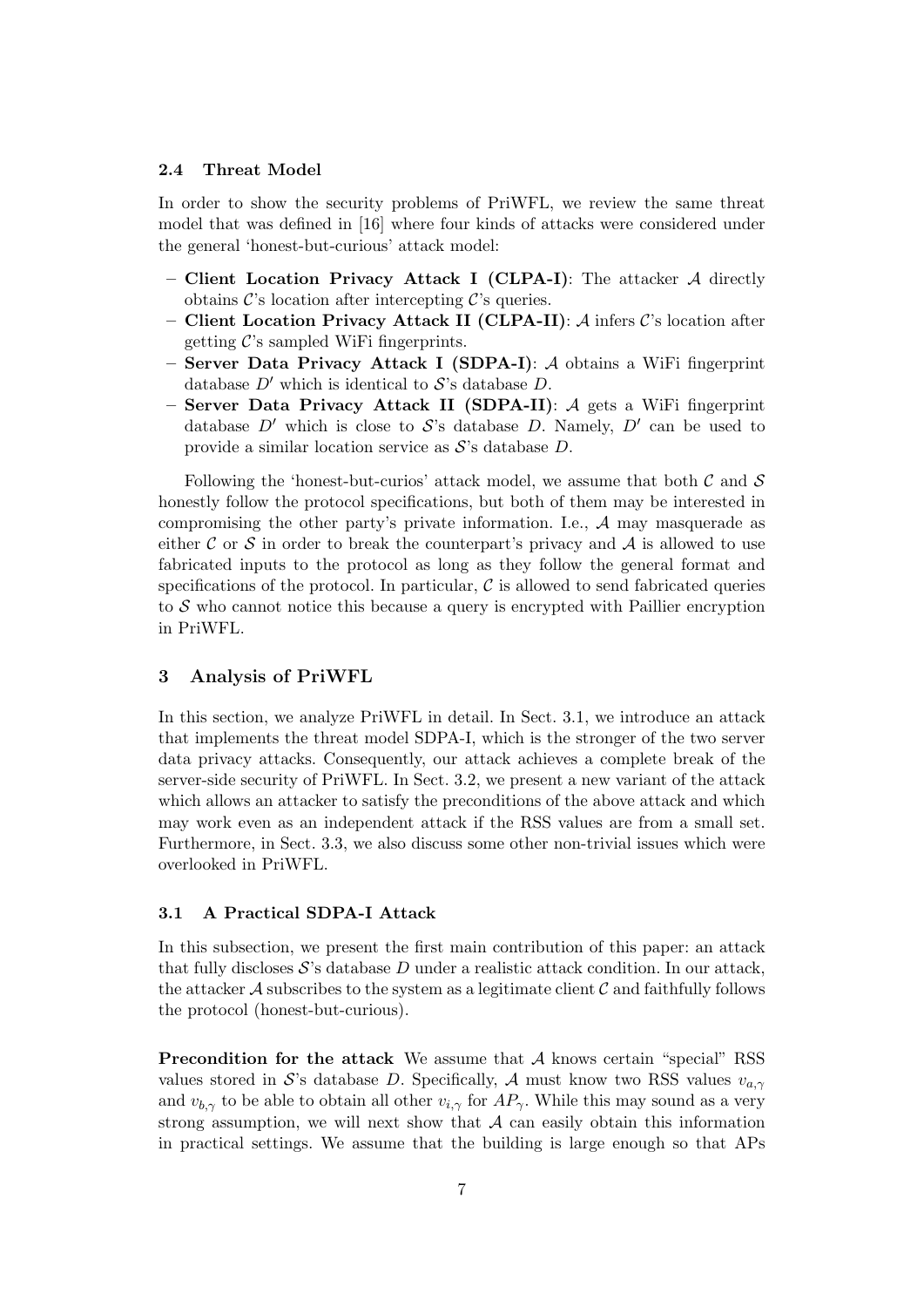are unavailable in parts of the building. This is a realistic assumption because typically WiFi APs cover only some tens of meters and there is no point in using a localization scheme in a very small building.

The above requirement is satisfied if A knows two locations where  $AP_{\gamma}$  is unavailable:  $v_{a,\gamma} = v_{b,\gamma} = 0$ . In PriWFL, the locations  $(x_i, y_i, z_i)$ , for  $i = 1, \ldots, M$ , are public information given to C in  $T_2$ . Hence, A can go to any location  $\ell$  and make RSS measurements of all APs listed in  $T_1$ . Consequently, A will likely find out many APs which are unavailable at this location and she has obtained the first required value for all these APs. E.g., if  $A$  makes the measurement in the highlighted location in the A wing of Fig. 1, then at least  $AP_6$  and  $AP_7$  will be unavailable. If an AP is unavailable in location  $\ell$ , then it is unavailable with high probability also in the location  $\ell'$  which is next to the location  $\ell$  (the eight white dots surrounding the black dot in Fig. 1). Furthermore, this assumption is easy to verify by making a new measurement in  $\ell'$ . Hence, the second required value is found for all APs that were unavailable in the location  $\ell$ . On the other hand, if an AP has a very strong RSS value in the location  $\ell$ , then A knows that they are close to the location  $\ell$  and, consequently, deducts that they must be unavailable in a location  $\ell''$  which is far from the location  $\ell$ . E.g., because  $AP_1$ ,  $AP_2$ , and  $AP_3$  are strong in the highlighted dot in the A wing in Fig. 1, then they must be unavailable in the C wing (e.g., the black dot and its six neighbor dots in the C wing in Fig. 1). This gives the required values for all APs with strong signals in the measurement. Hence, the required values are missing only for APs which have medium strength signals in the location  $\ell$ . They can be obtained by making a new measurement in another part of the building (e.g., in the B wing in Fig. 1). If  $A$  makes an error in the above procedure, then the attack fails for the affected  $AP(s)$ , but not for the entire  $D$ , and  $\mathcal A$  can spot such errors during the attack. To summarize,  $\mathcal A$  can obtain the required values  $v_{a,\gamma} = v_{b,\gamma} = 0$  for all APs by making few measurements in a building covered by PriWFL.

The attack The attack arises because all distances calculated in a query are masked with the same randomness  $R$  (chosen by  $S$ ). We will extensively exploit the fact that the randomness  $R$  can be removed by subtracting two masked distances:  $(d_i + R) - (d_j + R) = d_i - d_j$ . To get the  $\gamma$ -th column of D, A makes two types of special location queries to  $S$  as follows:

- All-Zero Query: A generates a fake WiFi fingerprint with all 0s:  $F^0$  =  $(0, 0, 0, \ldots, 0)$ . Equation (3) shows that this query yields distances which are computed with only  $v_{i,j}^2$  under a random selection set  $S^0$ , i.e.,

$$
d_i^0 = \sum_{z \in S^0} v_{i,z}^2 + R^0,\tag{19}
$$

where  $S^0$  and  $R^0$  can be different between different queries but remain the same for all  $i$  in one query.

– Single-One Query: A generates a fake WiFi fingerprint where the  $\gamma$ -th value is 1 and all other  $N-1$  values are 0s; e.g,  $F^1 = \{0, 1, 0, ..., 0\}$  for  $\gamma = 2$ . This query yields distances which are computed with  $v_{i,j}^2$  and  $-2v_{i,j}$  under a random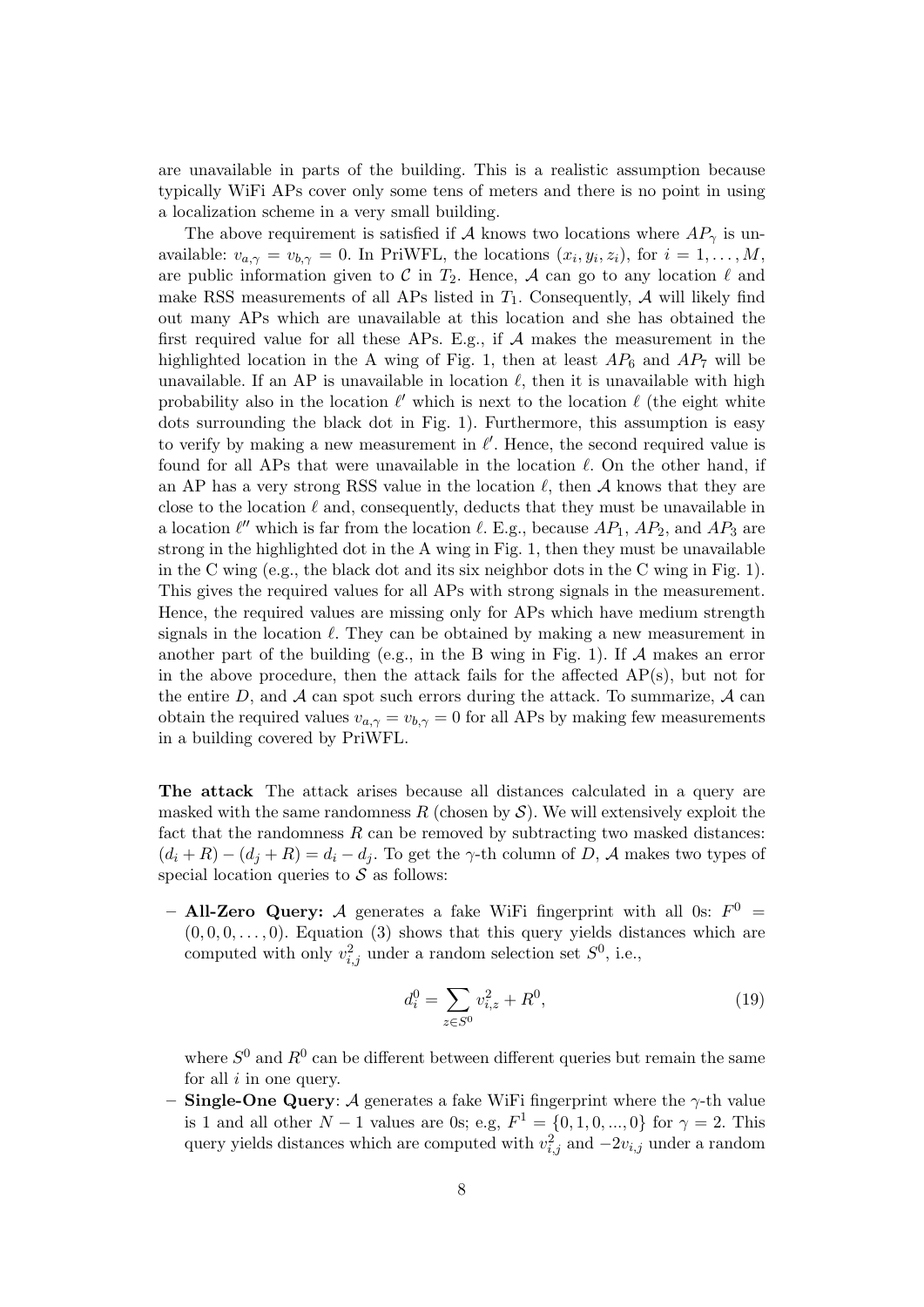selection set  $S^1$ , i.e.,

$$
d_i^1 = \begin{cases} \sum_{z \in S^1} v_{i,z}^2 - 2v_{i,\gamma} + 1 + R^1, & \text{when } \gamma \in S^1\\ \sum_{z \in S^1} v_{i,z}^2 + R^1, & \text{when } \gamma \notin S^1 \end{cases}
$$
 (20)

where  $S^1$  and  $R^1$  can be different between different queries but remain the same for all  $i$  in one query.

Note that  $S$  cannot distinguish the above special queries from the ordinary queries of an honest party because they are encrypted with Paillier encryption which is probabilistic and semantically secure. Next, we show how these queries can be used to compromise the  $\gamma$ -th column of S's database D, in particular, by finding distances that were computed using all-zero and single-one queries so that  $S^0 = S^1$ and  $\gamma \in S^1$ . The probability for this collision of the selection sets is overwhelming after a few queries if N is not large (e.g.,  $N = 10$  in proof of [16, Theorem 3]).

Our attack basically has two phases: attack preparation and on-line attack, which are as follows:

Attack Preparation Phase: A finds two unavailable locations for each AP, according to the public tables  $T_1$  and  $T_2$  which are provided by S (see Sect. 3.1). Now  $A$  has an initial target database (ITD) with at least two known zeros in each column. Table 2 shows an example ITD, where each  $v_{i,j} \neq 0$  is unknown to A.

|   | $L_i$             | AP <sub>1</sub> | AP <sub>2</sub> | AP <sub>3</sub> |          | $AP_N$    |
|---|-------------------|-----------------|-----------------|-----------------|----------|-----------|
|   | $(x_1, y_1, z_1)$ | $v_{1,1}$       |                 | $v_{1,3}$       |          |           |
| 2 | $(x_2, y_2, z_2)$ | $v_{2,1}$       |                 |                 |          | $v_{2,N}$ |
| 3 | $(x_3, y_3, z_3)$ |                 | $v_{3,2}$       |                 | .        |           |
|   |                   |                 |                 |                 | ٠        |           |
| М | $(x_M, y_M, z_M)$ |                 | $v_{M,2}$       |                 | $\cdots$ | $v_{M,N}$ |

Table 2. Initial Target WiFi Fingerprints Database

**On-line Attack Phase:**  $\mathcal{A}$ , who has subscribed to the system as a legitimate C, has a public/private key pair  $(pk_{A}, sk_{A})$  of the Paillier PKE scheme. Then, A does the following steps:

– Step 1: A sends several all-zero queries to S. Specifically, A runs Algorithm 1 with inputs  $F^0 = \{0\}_{i=1}^N$  and an integer  $q^0$  to collect  $q^0$  distance sets and stores them in  $D^0 = \{ \{ d_i^{0,1} \}$  $\{d_i^{0,1}\}_{i=1}^M$ ,  $\{d_i^{0,2}\}_{i=1}^M$  $\{a_i^{0,2}\}_{i=1}^M, \ldots, \{d_i^{0,q^0}\}$  $\{a^{0},q^{0}\}_{i=1}^{M}\}.$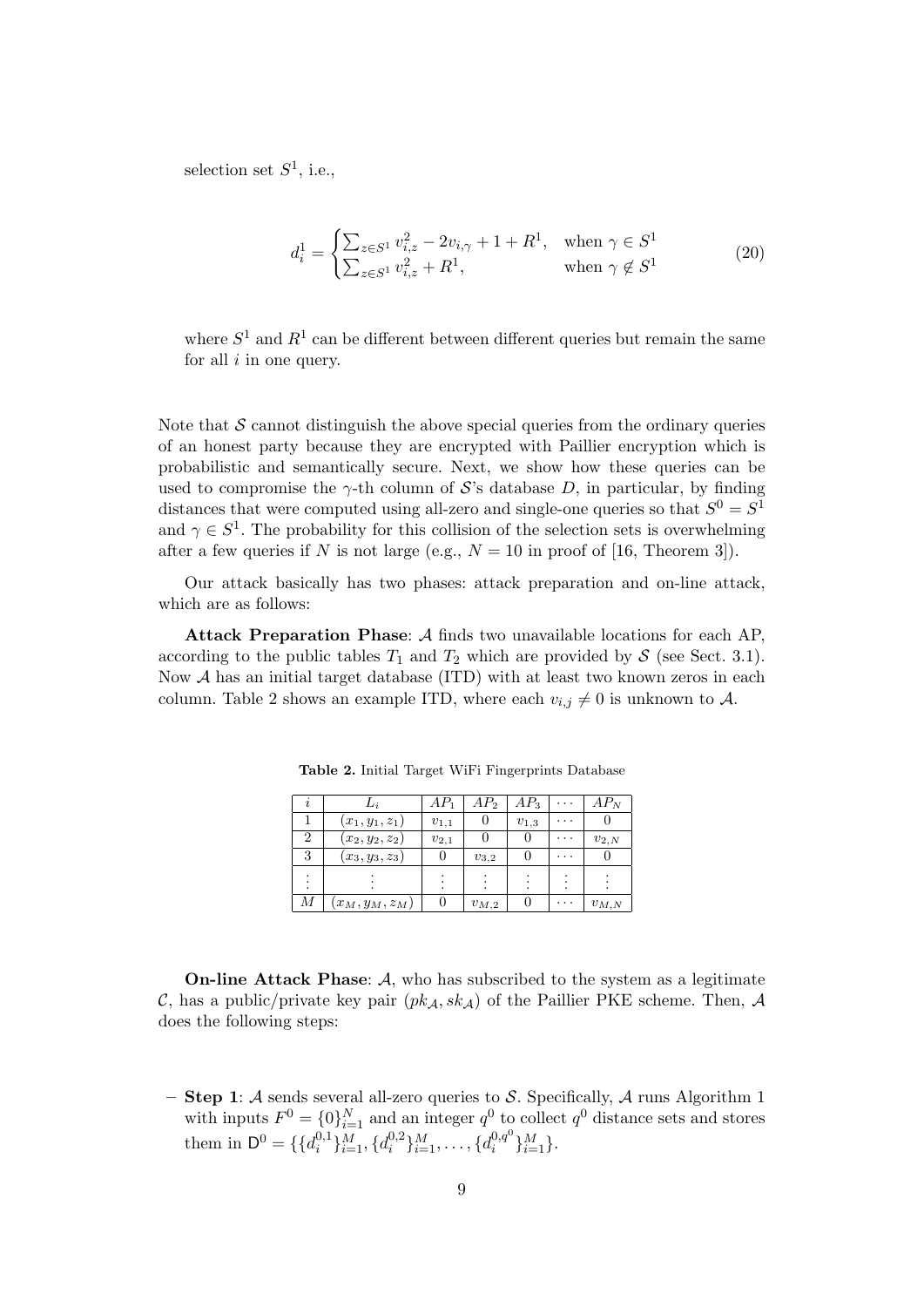Algorithm 1: Collect distance sets

```
Input: F = \{f_j\}_{j=1}^N and q
       Output: D = \{ \{d_i^1\}_{i=1}^M, \{d_i^2\}_{i=1}^M, \ldots, \{d_i^q\}_{i=1}^M \}1 \quad D \leftarrow \emptyset;2 for \phi = 1 to q do
  3 \int for j = 1 to N do
  \begin{array}{ccc} \texttt{4} & | & C^{\phi}_{j,0} \leftarrow \mathsf{Enc}(pk_{\mathcal{A}}, -2f_j) \; ; \end{array}\mathsf{5} \quad | \quad \mathsf{C}^\phi_{j,1} \leftarrow \mathsf{Enc}(pk_\mathcal{A}, f_j{}^2) \; ;\begin{array}{ll} \mathbf{6} & \text{send } \{C_{j,0}^\phi, C_{j,1}^\phi\}_{j=1}^N \text{ to } \mathcal{S}; \end{array}7 receive \{C_{d_i}^{\phi}\}_{i=1}^M from S;
  \mathbf{s} | for i = 1 to M do
  \begin{array}{ccc} \mathbf{9} & \Big| & d_i^\phi \leftarrow \mathsf{Dec}(sk_\mathcal{A}, C_{d_i}^\phi) \; ; \end{array}10 append \{d_i^{\phi}\}_{i=1}^M to D;
11 return D
```
Because each distance set  $\{d_i^t\}_{i=1}^M \in \mathsf{D}^0$  is related to a selection set  $S^t$ ,  $\mathsf{D}^0$ implies a set of selection sets denoted by  $S^0 = \{S^{0,1}, S^{0,2}, \ldots, S^{0,q^0}\}\$  (which can include duplicates). However,  $A$  does not need to know the exact values of  $N'$ and  $S^0$  in our attack.

- Step 2: A sends several queries to S by using single-one fingerprints  $F^1$  with  $f_{\gamma}^1 = 1$ . Specifically, A runs Algorithm 1 with inputs  $F^1$  and  $q^1$  to collect distance sets  $D^1 = \{ \{d_i^{1,1}\}$  $\{d_i^{1,1}\}_{i=1}^M$ ,  $\{d_i^{1,2}\}_{i=1}^M$  $\{d_i^{1,2}\}_{i=1}^M, \ldots, \{d_i^{1,q^1}\}$  $\{a^{1}, a^{1}\}_{i=1}^{M}$ .

Similarly,  $\mathsf{D}^1$  also implies a set of selection sets  $\mathsf{S}^1 = \{S^{1,1}, S^{1,2}, \ldots, S^{1,q^1}\}\$  which were used to compute the distance sets stored in  $D^1$ .

– Step 3: Next, A compromises the  $\gamma$ -th column of the database D. First, A finds out a distance set pair from  $\mathsf{D}^0$  and  $\mathsf{D}^1$  where both sets are computed using the same selection set.  $A$  uses its existing knowledge on  $D$  to check whether  $\{d_i^{0,t}$  $\{a_i^{(0)}\}_{i=1}^M \in \mathsf{D}^0$  and  $\{d_i^{(1)}\}$  $\{d_i^{1,z}\}_{i=1}^M \in \mathsf{D}^1$ , for some  $t, z$ , were generated using the same selection set. Let the indexes a and b be such that  $v_{a,\gamma} = v_{b,\gamma} = 0$ . A runs Algorithm 2 with inputs  $\mathsf{D}^0$ ,  $\mathsf{D}^1$ , a and b, to get two sorted and trimmed distance set variables  $D^{0'}$  and  $D^{1'}$ . Let  $|\cdot|$  be an operation that gives the cardinality of a distance set variable. Note that

$$
d_a^{0,t} - d_b^{0,t} = \sum_{j \in S^{0,t}} (v_{a,j}^2 - v_{b,j}^2),
$$
\n(21)

and

$$
d_a^{1,z} - d_b^{1,z} = \sum_{j \in S^{1,z}} (v_{a,j}^2 - v_{b,j}^2). \tag{22}
$$

Hence, having  $d_a^{0,t} - d_b^{0,t} = d_a^{1,z} - d_b^{1,z}$  $b<sup>1,2</sup>$  on Line 6 of Algorithm 2 implies that  $S^{0,t} = S^{1,z}$  with overwhelming probability. After executing Algorithm 2, A can get two distance set variables in which, for  $1 \leq \nu \leq |D^{0'}|$ ,  $\{d_i^{0,\nu}\}$  $\{a, \nu\}_{i=1}^{M} \in \mathsf{D}^{0'}$  and  ${d_i^{1,\nu}}$  $\{A_i^1,\nu\}_{i=1}^M \in \mathbb{D}^{1'}$  are generated based on the same selection set, i.e.,  $S^{0,\nu} = S^{1,\nu}$ .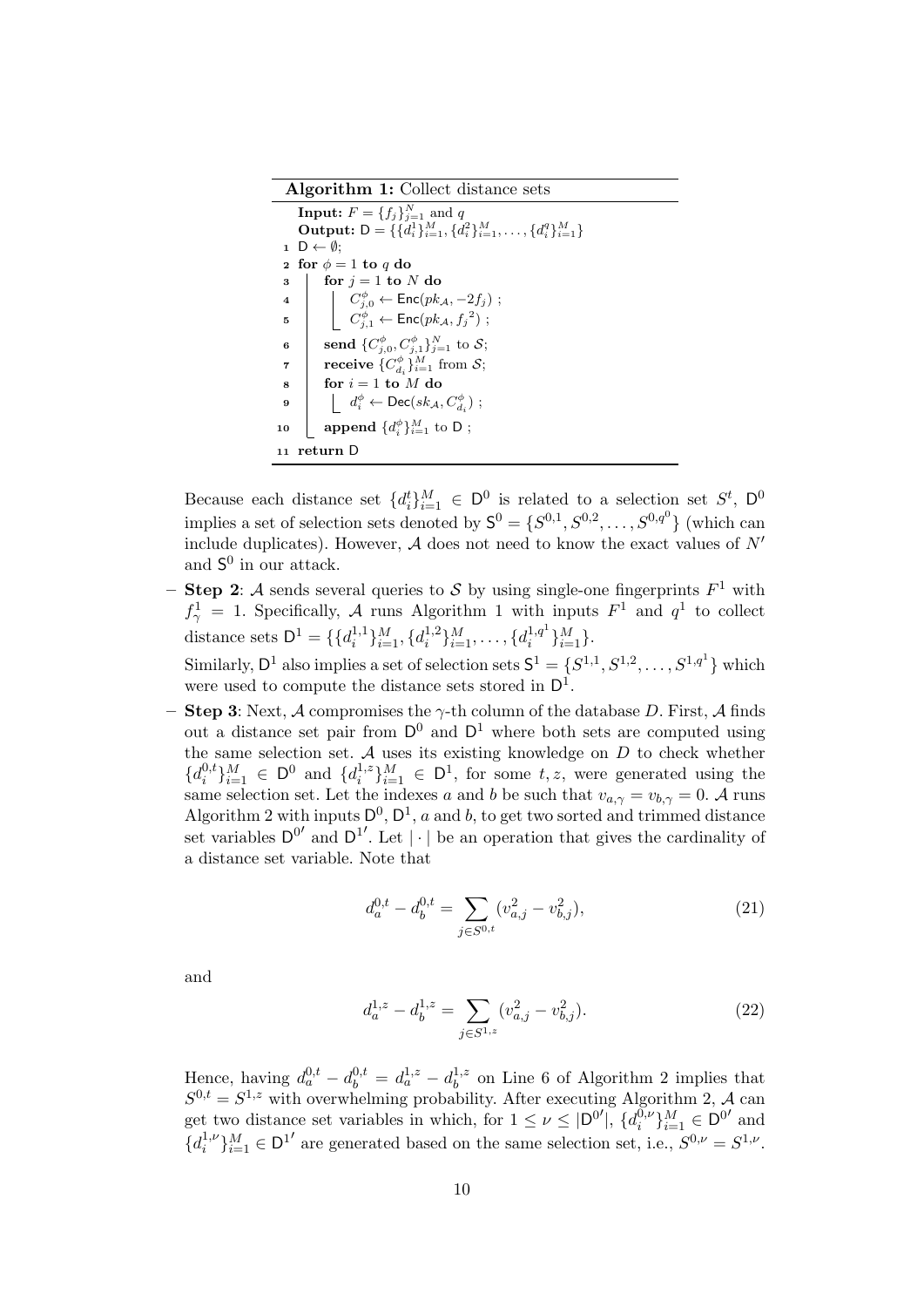Algorithm 2: Sort and trim distance sets

**Input:**  $D^0$ ,  $D^1$ , *a* and *b* such that  $v_{a,\gamma} = v_{b,\gamma} = 0$ Output:  $D^{0'}$  and  $D^{1'}$  $\mathbf{1} \quad q^0 \leftarrow |D^0|; q^1 \leftarrow |D^1|; D^{0'} \leftarrow \emptyset; D^{1'} \leftarrow \emptyset;$  $\mathbf{a} \quad \mathbf{for} \ t = 1 \ \mathbf{to} \ q^0 \ \mathbf{do}$ 3  $\left[ \text{get } \{d_a^{0,t}, d_b^{0,t} \} \text{ from } \mathsf{D}^0 \right];$  $4 \quad \vert \quad {\bf for} \,\, z=1 {\bf \,\, to} \,\, q^1 {\bf \,\, do}$ 5 **get**  $\{d_a^{1,z}, d_b^{1,z}\}$  from  $\mathsf{D}^1$  ; 6 if  $d_a^{0,t} - d_b^{0,t} = d_a^{1,z} - d_b^{1,z}$  then  $\begin{array}{|c|c|c|}\hline \text{ $\mathsf{p}$} & \text{ \end{array}} \hspace{-0.03in} \begin{array}{c} \hline \text{ \end{array} \hspace{-0.03in} \begin{array}{c} \hline \text{ \end{array}}{ \{d_i^{0,t}\}_{i=1}^M \text{ to } \mathsf{D}^{0'} \text{ ; }$  $\quad \ \ \, {\bf s} \quad \ \ \, \bigg| \quad \quad \bigg| \quad \quad \text{append } \{ d^{1,z}_i \}_{i=1}^M \text{ to } \mathsf{D}^{1'} \; ;$ break ; 10 return  $D^{0'}$ ,  $D^{1'}$ 

Finally, to compromise all RSS values in the  $\gamma$ -th column of D, A runs Algorithm 3 with inputs  $D^{0'}$ ,  $D^{1'}$  and a. In Algorithm 3, A first finds a distance set (assuming to be indexed by  $\theta$ )  $\{d_i^{1,\theta}$  $\{a_i^{1,\theta}\}_{i=M} \in \mathsf{D}^{1'}$  which is computed using the  $\gamma$ -th column of D (i.e.  $\gamma \in S^{1,\theta}$ ). Recall that the distances  $d_i^{0,\theta} \in D^{0'}$  and  $d_i^{1,\theta} \in D_1^{1'}$  with the same index  $\theta$  are generated under the same selection set:  $S^{0,\theta} = S^{1,\theta}$  (due to Algorithm 2). On the other hand, the all-zero and singleone queries differ only in the  $\gamma$ -th column. In fact, as shown in (19) and (20), if the  $\gamma$ -th column is not included in the computation, then the all-zero and single-one queries result in the same distances, but with different random offsets  $R^0$  and  $R^1$ . The random offsets can be removed by computing the differences and, hence, A can determine whether the  $\gamma$ -th column was involved in the computation by evaluating the following equation:

$$
d_i^{0,\theta} - d_a^{0,\theta} \stackrel{?}{=} d_i^{1,\theta} - d_a^{1,\theta},\tag{23}
$$

with  $d_i^{0,\theta} \in \mathsf{D}^{0'}$  and  $d_i^{1,\theta} \in \mathsf{D}^{1'}$  for  $i = 1, \ldots, M$ . If (23) evaluates 'false' for any i, then the  $\gamma$ -th column was used for calculating  $\{d_i^{1,\theta}$  $\{a_i^{(1,\theta)}\}_{i=1}^M$ ; i.e.,  $\gamma \in S^{1,\theta}$ . If all evaluate 'true', then it means that all  $v_{i,\gamma} = 0$  and, hence, the  $\gamma$ -th column was not used in the calculation; i.e.,  $\gamma \notin S^{1,\theta}$ .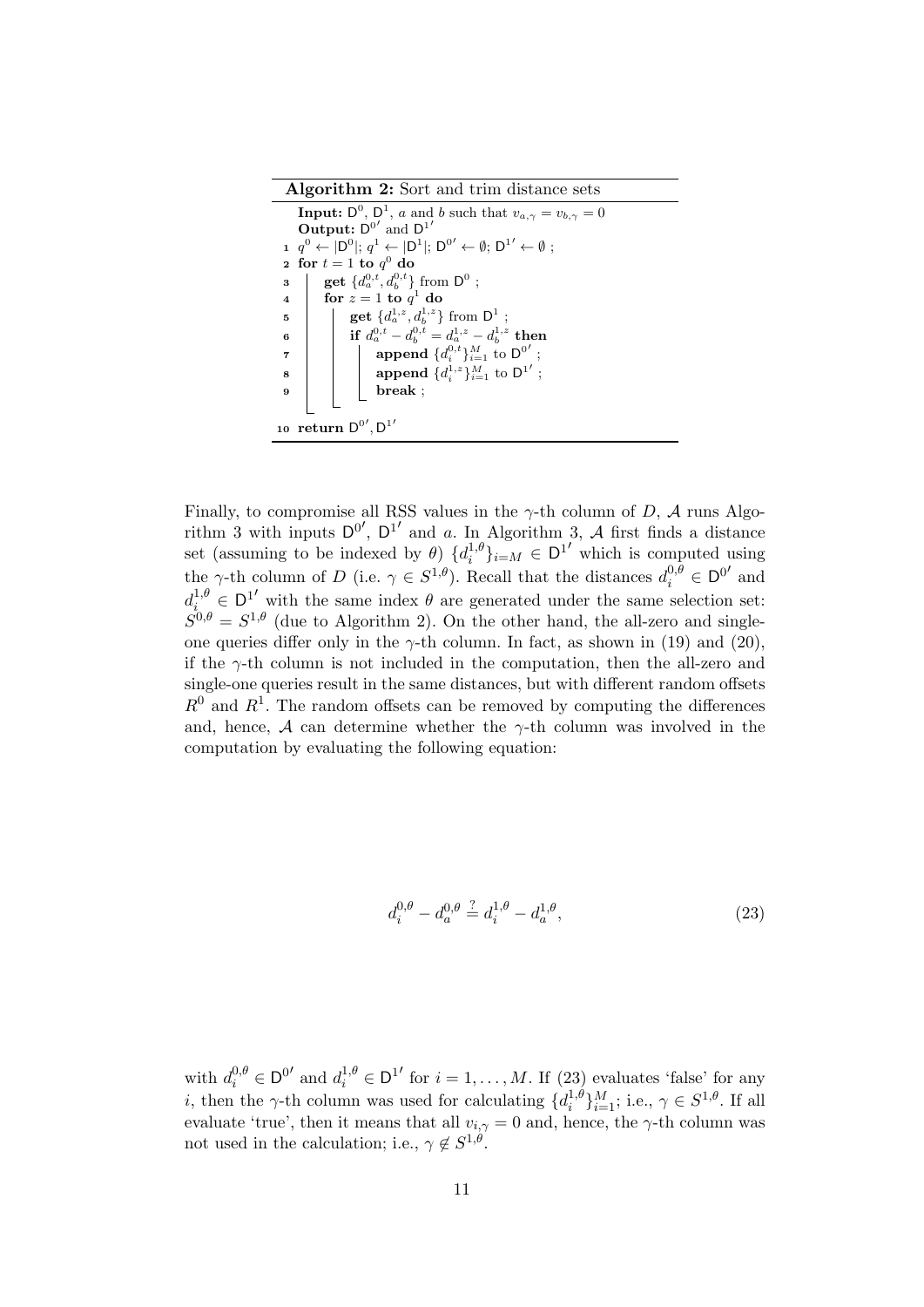Algorithm 3: Compromise the  $\gamma$ -th column of D

```
Input: D^{0'}, D^{1'} and a such that v_{a,\gamma} = 0Output: \{v_{i,\gamma}\}_{i=1}^M1 \ q^0 \leftarrow |D^0|; \text{found} \gamma \leftarrow 0; \{v_{i,\gamma}\}_{i=1}^M \leftarrow -1;2 for \theta = 1 to q^0 do
 3 \mid for i = 1 to M do
  4 \Big| get \{d_i^{0,\theta}, d_a^{0,\theta}\}\; {\rm from}\; \mathsf{D}^{0'}\;;\frac{1}{5} get {d_i^{1,\theta}, d_a^{1,\theta}} from D^1';
  \mathbf{6} \quad | \quad \quad | \quad \mathbf{if} \; d_i^{0, \theta} - d_a^{0, \theta} \neq d_i^{1, \theta} - d_a^{1, \theta} \; \mathbf{then}\tau | | found \gamma \leftarrow 1;
 \begin{array}{c|c|c|c|c} \hline \mathbf{s} & \mathbf{b} & \mathbf{b} & \mathbf{b} & \mathbf{b} & \mathbf{c} \ \hline \end{array}9 if found \gamma = 1 then
10 \vert for i = 1 to M do
11 \bigcup_{i,\gamma} \leftarrow \frac{d_i^{0,\theta} - d_a^{0,\theta} - d_i^{1,\theta} + d_a^{1,\theta}}{2};
12 break
13 \mathbf{return}~\{v_{i, \gamma}\}_{i=1}^M ;
```
After finding  $S^{0,\theta} = S^{1,\theta}$  so that  $\gamma \in S^{1,\theta}$ , A obtains all values in the  $\gamma$ -th column of D (including both zero and non-zero  $v_{i,\gamma}$ ) via the following equation:

$$
v_{i,\gamma} = \frac{d_i^{0,\theta} - d_a^{0,\theta} - d_i^{1,\theta} + d_a^{1,\theta}}{2}.
$$
\n(24)

To obtain  $\mathcal{S}'$ 's whole database  $D$ ,  $\mathcal{A}$  repeats the above procedure (Step 2 and Step 3) for all  $\gamma = 1, \ldots, N$ .

**Analysis of the attack** A only needs to find out a pair of distance sets  $\{d_i^{0,\mu}\}$  $\{a^{(0,\mu)}_{i}\}_{i=1}^M \in$  $\mathsf{D}^{0'}$  and  $\{d_i^{1,\nu}\}$  $\{A_i^{1,\nu}\}_{i=1}^M \in \mathbb{D}^1'$  such that their selection sets  $S^{0,\mu}$  and  $S^{1,\nu}$  are equivalent and the  $\gamma$ -th column is involved in  $S^{1,\nu}$ . What is the probability of this case? This is a key problem about choosing the parameters for running our algorithms (in particular, the parameter  $q$  of Algorithm 1). Next, we show that such probability is non-negligible by showing that even a special case where  $N'$  satisfies  $N' = N$ has non-negligible probability. In this case, the selection set includes all columns (all APs). Hence, we can have the following events:

- E1: there is at least one selection set  $S^{0,\mu} \in \mathbb{S}^0$  which includes all N APs.
- E2: there is at least one selection set  $S^{1,\nu} \in \mathsf{S}^1$  which includes all N APs.
- $–$  E3:  $E2 ∩ E1$ ;

It is not hard to see that we must have  $S^{0,\mu} = S^{1,\nu}$  and  $\gamma \in S^{1,\nu}$  when both events  $E1$  and  $E2$  occur. Suppose  $A$  can send at most  $q$  all-zero and single-one queries (i.e.,  $q^0 = q^1 = q$ ). Since  $S^{0'}$  and  $S^{1'}$  are selected independently, we have the following probabilities:

 $- \Pr[N' = N] = \frac{1}{N - \tau};$  $- \Pr[E1] = \Pr[E2] = 1 - (1 - \Pr[N' = N])^{q};$  $- \Pr[E3] = \Pr[E1] \cdot \Pr[E2] = (1 - (\frac{N - \tau - 1}{N - \tau})$  $\frac{N-\tau-1}{N-\tau}$  $)^{q}$  $)^{2}$ ;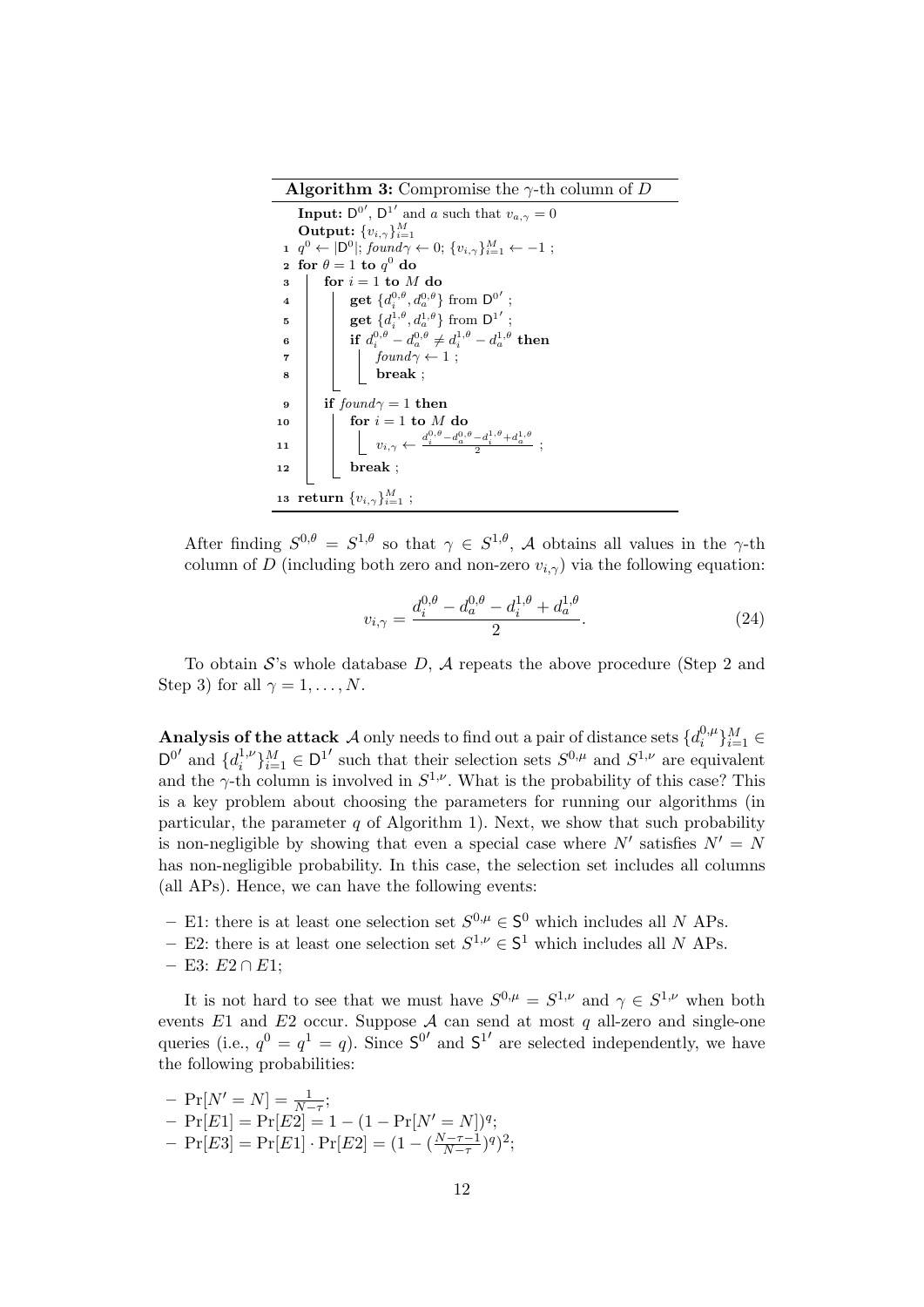The probability of E3 basically implies a lower bound for the success probability of our attack because the real success probability is higher as also  $N' < N$  such that  $S^0 = S^1$  with  $\gamma \in S^1$  leads to a successful attack. Fig. 2 shows the the probability of E3 with different number of APs N.



Fig. 2. Lower-bound of success probability.

With respect to  $N = 10$  and  $\tau = 6$  as suggested in [16], we can choose  $q = 16$  to have a success probability  $Pr[E3] \approx 0.98$ . Intuitively, the above attack also works for a large  $N > 200$ . In order obtain a high probability  $Pr[E3]$ , one only needs to enlarge the number of  $q$  which is just linear in  $N$ .

It is also possible to apply the above attack idea (against PriWFL from [16]) to break the server-side security of another privacy preserving indoor location scheme which was proposed by Zhang et al. [31]. We present the concrete attack in Appendix A.

## 3.2 An Attack Revealing the Order of RSS Values

As discussed above, our attack relies on the existence of prior knowledge about two "zero" RSS values for each column. In the following, we show that such prior knowledge can be obtained with an attack variant that is based on the distance comparison results which lead to the leakage of the order of RSS values in a database. Even worse, we observe that such an order also leaks the range of a non-zero RSS value in  $\mathcal{S}'$ s database.

We now present the attack variant against the server security of PriWFL based on the idea of the above SDPA-I attack. In this attack, we mainly make use of the order of distances obtained based on All-Zero and Single-One queries. We observe that such an order leaks the order of RSS values in a column of  $\mathcal{S}'$ 's database D that can be used to compromise all zero RSS values and the range of a non-zero RSS value in that column. Without loss of generality, we let  $v_{i,j} \in \{0, 1, 2, \ldots, v_{\text{max}}\}\$ so that  $v_{\text{max}}$  is the maximum RSS value. In the following, we briefly illustrate the attack steps that allow  $\mathcal A$  to compromise the *j*-th column of  $D$ :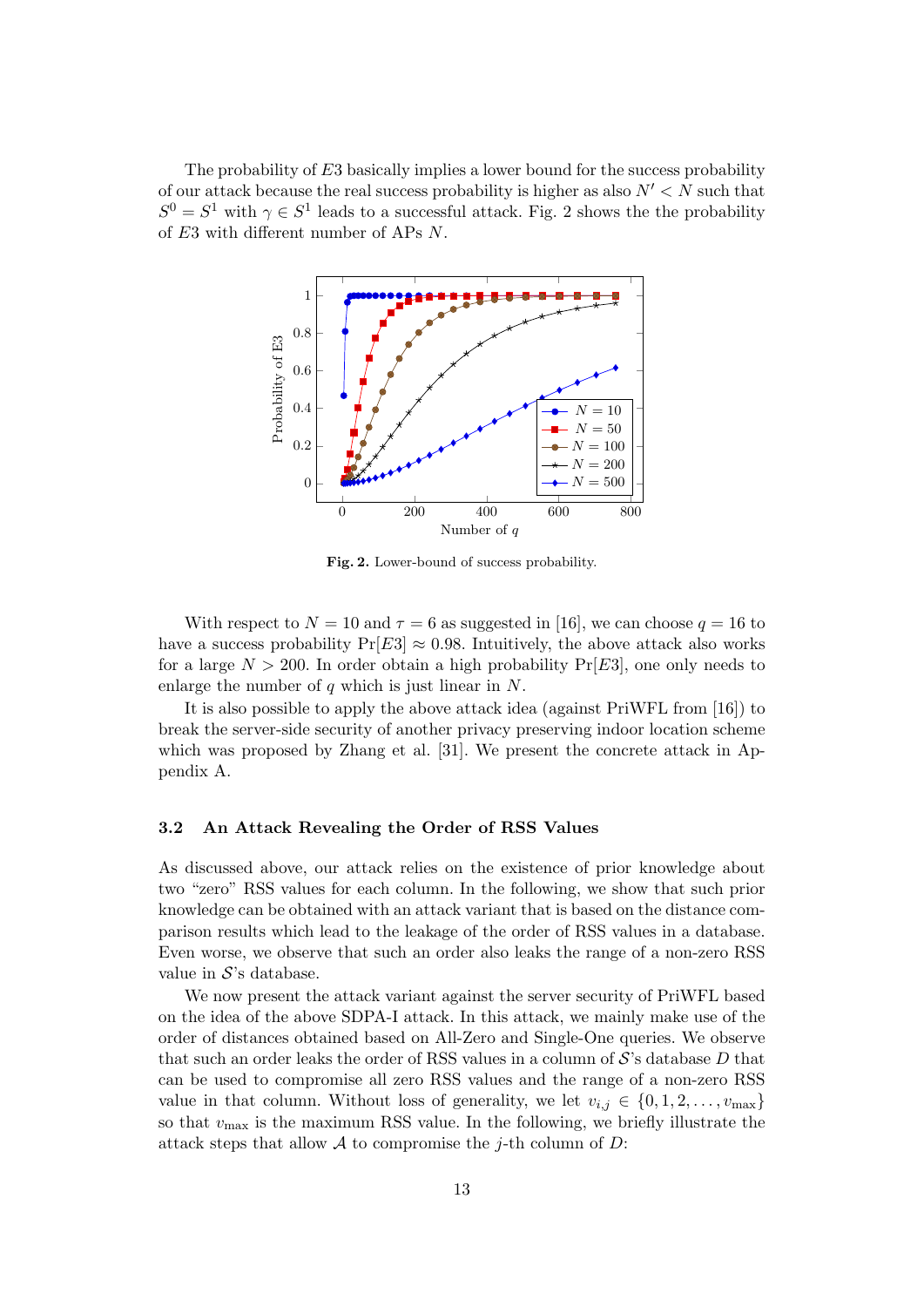- 1. A runs Algorithm 1 with All-Zero fingerprints  $F^0 = \{0\}_{i=1}^N$  and an integer  $q^0$ to get a distance set  $D^0$ .
- 2. A runs Algorithm 1 with Single-One fingerprints  $F<sup>1</sup>$  and an integer  $q<sup>1</sup>$  to get a distance set  $D^1$ .
- 3. A selects the "largest" distance set  $\{d_i^{\tau,\rho^{\tau}}\}$  $\{U_i^{\tau,\rho'}\}_{i=1}^M$  from  $\mathsf{D}^{\tau}$  (for  $\tau \in \{0,1\}$ ) such that, when given two fixed indexes a and b, the distance difference  $d_a^{\tau,\rho^{\tau}} - d_b^{\tau,\rho^{\tau}}$  is b the largest among all differences  $\{d_a^{\tau,i} - d_b^{\tau,i}\}$  $\sum_{b}^{\tau,i}$ ,  $\sum_{i=1}^{q^{\tau}}$ . The largest distance difference  $d^{\tau,\rho^{\tau}}_a-d^{\tau,\rho^{\tau}}_b$  $\int_b^{\tau,\rho^{\tau}}$  implies that the set  $\{d_i^{\tau,\rho^{\tau}}\}$  $\{u_i^{\tau,\rho'}\}_{i=1}^M$  is computed based on the largest selection set, i.e.,  $N = N'$ , with overwhelming probability due to the results shown in Fig. 2.
- 4. A now has each distance  $d_i^{0,\rho^0} = \sum_{t=1}^N v_{i,t}^2 + R^0$  and  $d_i^{1,\rho^1} = -2v_{i,j} + 1 +$  $\sum_{t=1}^{N} v_{i,t}^2 + R^1$ . For arbitrary indexes a and b, we let  $d_{a-b}^{0,\rho^0} = d_a^{0,\rho^0} - d_b^{0,\rho^0} =$  $\sum_{t=1}^{N} v_{a,t}^{2} - v_{b,t}^{2}$  and  $d_{a-b}^{1,p^{1}} = d_{a}^{1,p^{1}} - d_{b}^{1,p^{1}} = -2v_{a,j} + 2v_{b,j} + \sum_{t=1}^{N} v_{a,t}^{2} - v_{b,t}^{2}$ . A can compute  $2v_{b,j} - 2v_{a,j} = d_{a-b}^{1,\rho^1} - d_{a-b}^{0,\rho^0}$  $_{a-b}^{0,\rho}$  to know which RSS value is larger. By repeating the above steps with difference indexes,  $A$  can obtain the order of the RSS values in the  $j$ -th column, for example:

$$
0 \le v_{128,j} = v_{111,j} = v_{99,j} = \ldots = v_{1,j} < v_{500,j} = v_{232,j} < \ldots < v_{400,j} \le v_{\text{max}}.
$$

- 5. From the above order of RSS values in the  $i$ -th column, we have the following results:
	- The indexes of zero RSS values from the set of "smallest" ones, due to the large ratio of zero RSS values in a typical database (see, e.g., [17]);
	- The range of a RSS value  $v_{i,j}$ . Let nl  $(nr)$  be the number of distinct RSS values which are smaller (larger) than  $v_{i,j}$  in the above ordered RSS values. Then, we have that  $v_{i,j}$  is in the range  $nl \leq v_{i,j} \leq v_{\text{max}} - nr$ .

When the RSS space is small (e.g., 4 bits) and  $M$  is large, an attacker  $A$  may very likely be able to fake an RSS value so that it is very close to (or even equivalent with) the real one in the target database. Hence, this attack may help  $A$  to lunch an SDPA-II attack.

## 3.3 Other Non-trivial Problems

In this subsection, we point out other non-trivial problems of PriWFL. While these problems do not have a direct effect on the security of PriWFL (as the major weakness that we revealed in Sect. 3.1), these problems may dramatically affect the localization accuracy, even up to a point that makes PriWFL unusable in practice. The problems are mainly caused by the randomly chosen values and selection set. Recall that there are different types of random selections in PriWFL (see Sect. 2.3). C chooses N random values  $\{u_1, u_2, \ldots, u_N\}$  to blind the squared values of its fingerprint:  $f_j^2 + u_j$ . S chooses a random offset R and a selection set S with N' random APs. In the following, we discuss the problems related to these random selections in detail.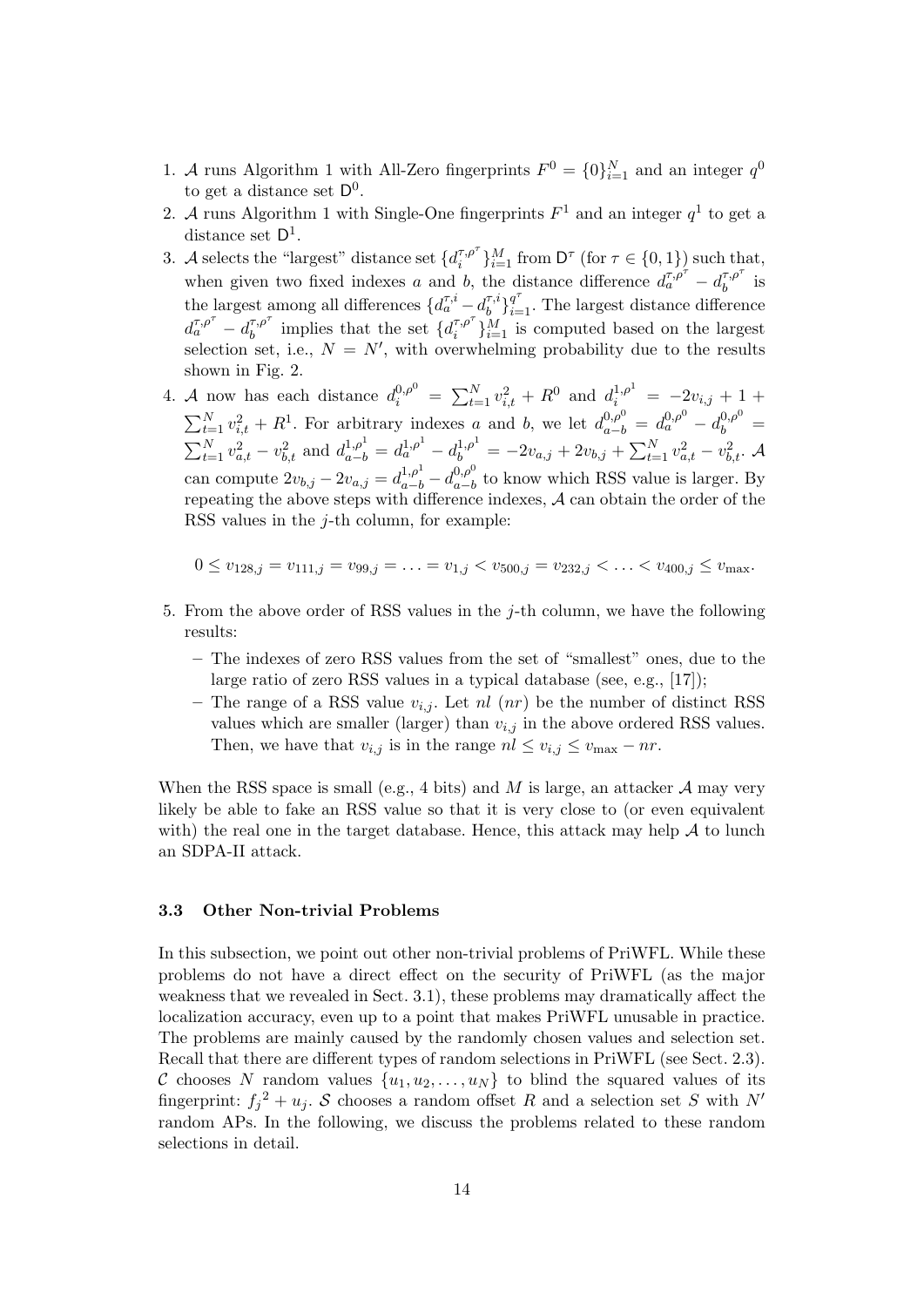Problems originating from the random selection set The random selection sets cause random localization errors because distances will be calculated by using only the RSS values of the APs in the selection sets. It is very likely that some *significant* values (i.e., strong RSS values) of either  $\mathcal{C}$ 's F or  $\mathcal{S}$ 's D will be excluded from the calculation. Therefore, the accuracy of the localization service will decrease due to the random selection set. In [16], they argued that localization accuracy remains good if N' satisfies  $\tau \leq N' \leq N$  with a threshold  $\tau = 6$ ; the deduction in [16] assumed that N is small (e.g.,  $N = 10$ ). By observing certain publicly available research-oriented WiFi fingerprint databases (e.g., [28, 17]), we notice that, in practice,  $N \gg 10$  (e.g.,  $N > 200$ ) and many values in D are  $v_{i,j} = 0$  $({}^\omega A$ P unavailable")<sup>2</sup>. In such cases, the argument of [16] is no longer valid and severe increase of localization errors can be expected to happen as a result of random selection sets.

Problems originating from the other randomness The randomness spaces  $\mathcal{R}_U$  and  $\mathcal{R}_R$ , from which  $\{u_1, u_2, \ldots, u_N\}$  and R are drawn, respectively, are not defined in [16]. If an implementer chooses the randomness space  $\mathcal{R}_R$  inappropriately, it may result in random localization errors. The message space of the Paillier PKE scheme is  $\mathbb{Z}_n$  (integers between 0 and  $n-1$ ) and if a result of an operation with ciphertexts exceeds this range, then it gets reduced modulo  $n$  when decrypted. E.g., if we have  $m_1 = 2$  and  $m_2 = n - 1$  and we compute  $\text{Dec}(sk, \text{Enc}(pk, m_1))$ .  $Enc(pk, m_2)$ , then we get 1 as an output instead of  $n + 1$ . Hence, if  $\mathcal{R}_R$  is defined so that R can be close to n, then it may happen that, for some distances  $d_i$  and  $d_j$  such that  $d_i < d_j$ , an "overflow" occurs for  $d_j$  and  $d_i + R > d_j + R$  (mod n). This will have a severe effect on calculating the location because  $\mathcal C$  does not know R and, consequently, incorrect locations  $(x_i, y_i, z_i)$  will be chosen as the k smallest distances.

The random values  $\{u_1, u_2, \ldots, u_N\}$  drawn from the randomness space  $\mathcal{R}_U$ do not seem to serve any real purpose because the Paillier PKE scheme is already probabilistic: if one encrypts  $m_1$  twice, then the ciphertexts will be different even without  $u_i$  because a random r is used for every encryption as shown in  $(7)$ . Hence,  ${u_j}_{j=1}^N$  are not needed to protect C's location. They also cannot protect S's database because C can freely choose  $u_i$  (e.g.,  $u_i = 0$  for all j).

Summary PriWFL is both insecure and unsuitable for practical use. Our attack breaks PriWFL for all practical values of N but is particularly efficient for small N that were considered in [16]. Even if PriWFL could be fixed against the attack of Sect. 3.1, the problems with localization accuracy caused by the random selection set would still prevent its use when  $N$  is large. Hence, we believe that  $PriWFL$  is fundamentally flawed and new directions need to be taken in order to implement

 $2$  E.g., [17] includes a WiFi fingerprint database (BUILDING1\_NEW) which is measured from a four-story building so that  $M = 505$  and  $N = 241$ . In that database, 85.4% of all values of D are "AP unavailable" ( $v_{i,j} = 0$ ). For specific locations in D, the number of available APs varies from 11 to 67. Hence, most APs are unavailable in any specific location. This validates both the feasibility of the precondition of our attack (see Sect. 3.1) and the above claim about the unsuitability of PriWFL for practical use cases.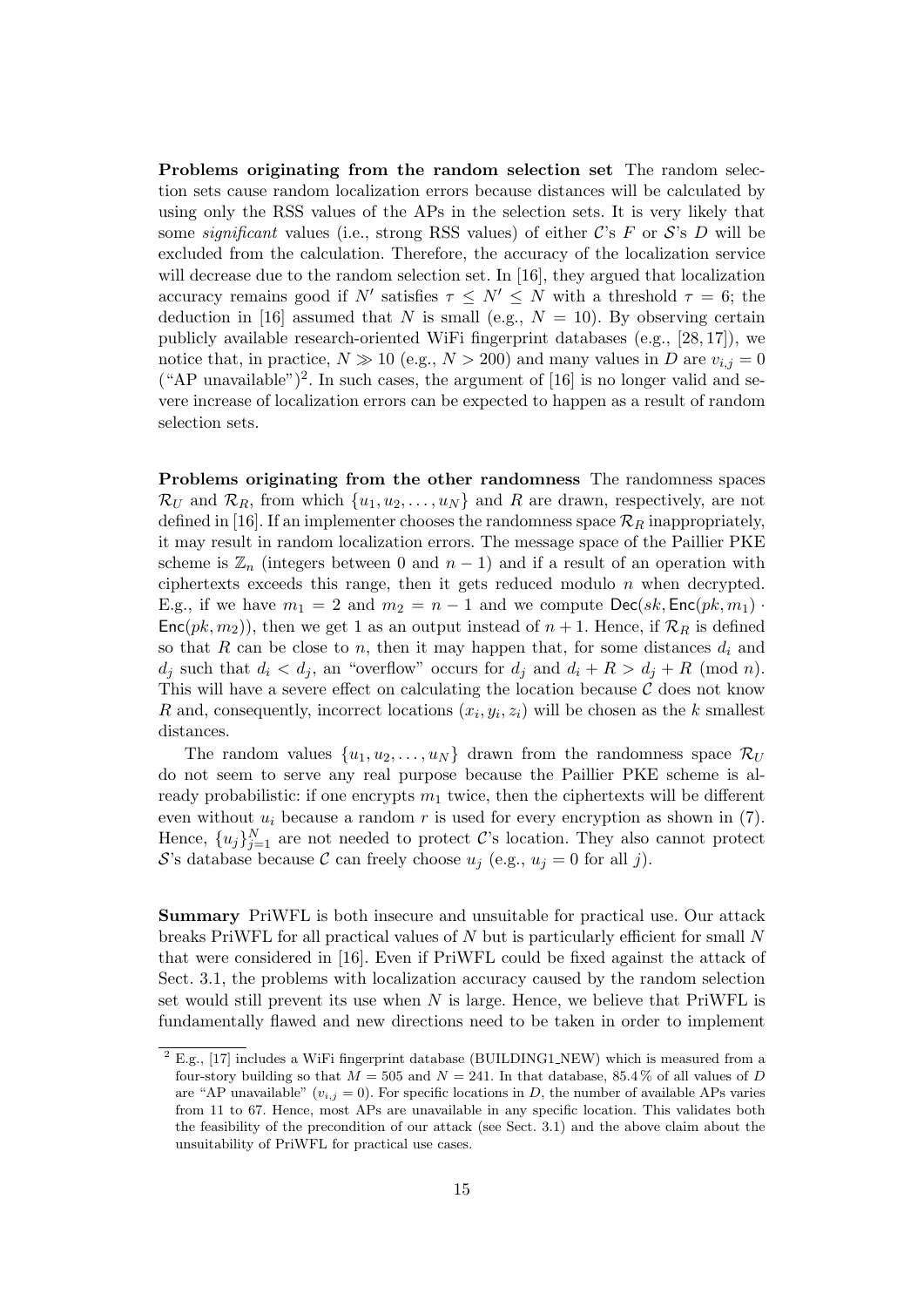a secure privacy-preserving WiFi fingerprint localization scheme. In Sect. 4, we explore certain possible directions to achieve this ambitious goal.

## 4 Solutions

In this section, we explore four solutions to implement a secure privacy-preserving WiFi fingerprint localization scheme and discuss their feasibility for practical use.

## 4.1 Fully Homomorphic Encryption

Conceptually the most straightforward solution would be to use Fully Homomorphic Encryption (FHE), first introduced in Gentry's seminal work [9] in 2009. FHE allows arbitrary computations (both additions and multiplications) with ciphertexts and, consequently, allows S to calculate C's location  $L_c$  homomorphically in the encrypted domain without learning anything about  $\mathcal{C}$ 's fingerprint. Unfortunately, the excessive cost of FHE prevents its use in (almost) all practical use cases.

Even Somewhat (Levelled) Homomorphic Encryption (SHE) schemes that allow evaluating arbitrary functions up to certain predefined complexity (number of multiplications) are too complex for our use case. Lepoint and Naehrig [15] compared two SHE schemes, YASHE (now broken [1]) and FV [8], and demonstrated that using FV to homomorphically compute one execution of a lightweight SIMON-32/64 block cipher requires 3062 s (51 min) on a 4-core Intel Core i7-2600 processor at 3.4 GHz. Computations required by WiFi fingerprint localization are significantly more complex than SIMON-32/64 and, hence, we conclude that even SHE is impractical.

## 4.2 Secure Multiparty Computation with Garbled Circuits

In a secure multiparty computation (MPC) protocol, two parties jointly evaluate a function  $f(x, y)$  without revealing their respective inputs x and y to each others. In an MPC protocol using Yao's garbled circuits (GC) [29], a party called the generator G generates a boolean GC  $\tilde{f}$  for  $f(x, y)$  and send it together with its own garbled input  $\tilde{x}$  to the other party called the evaluator  $\mathcal{E}$ . Now,  $\mathcal{E}$  obtains its garbled input  $\tilde{y}$  from  $\mathcal G$  via an oblivious transfer (OT) extension protocol, which ensures that G does not learn y, and then evaluates  $f(\tilde{x}, \tilde{y})$  and receives the result. An OT extension protocol can be computed with cheap secret-key cryptography by precomputing PKE operations [2] and, thus, it adds only a small overhead about symmetric-key computations at the online phase.

It is easy to see that this MPC protocol can be used for privacy-preserving WiFi fingerprint localization if S is G with  $x = D$  and C is E with  $y = F$ . Evaluating a GC requires only secret-key cryptography, which is computationally cheap (compared to PKE). The only problem is the excessive communication overhead that is caused, in particular, by the size of D. In the above protocol, each bit of x (and y) is replaced by  $\kappa$  random bits. If we assume  $\kappa = 128$  (corresponds to, e.g., AES-128), the database from [17] (with  $N = 241$  and  $M = 505$ ) and that  $v_{i,j}$  are encoded as four-bit values, then the size of only  $\tilde{x}$  will be about 7.4 MB. Communicating  $\tilde{y}$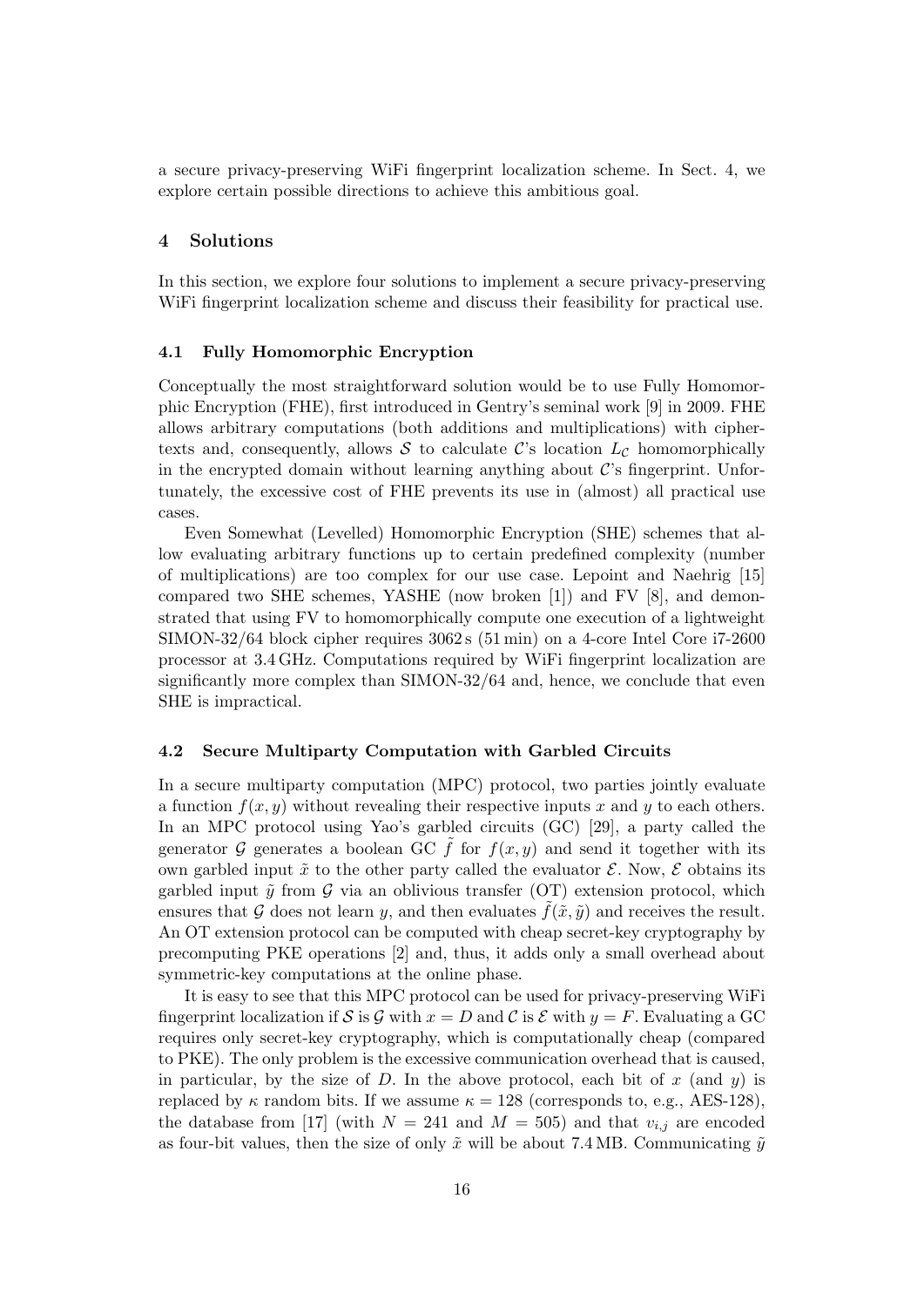and, especially,  $\tilde{f}$  will still significantly add to this overhead  $(2\kappa)$  bits for each non-XOR gate in  $f$  [13, 30]). Hence, using straightforward GC-based MPC for privacypreserving localization suffers from high communication cost which decreases its practical feasibility.

#### 4.3 Paillier PKE scheme and the Signs of Differences

The following presents a solution relying on Paillier PKE scheme. The idea is to let C learn the signs of  $\delta_{i,j} = d_i - d_j$  but nothing else about their values. This allows C to obtain the sorting of the distances and, consequently, to find the indexes  $\pi_1, \ldots, \pi_k$ of the k smallest distances (those with most minus signs) without revealing other information about distances.

The protocol was inspired by [23] and works as follows. First,  $S$  computes the differences of all distance pairs by computing  $C_{\delta_{i,j}} = C_{d_i}/C_{d_j}$  for all  $1 \leq i, j \leq j$ M such that  $i < j$  and, then, S aligns the differences (via homomorphic scalar multiplications by  $2^t$ ) so that a sign of a difference is given by the t-th bit of the aligned difference. After this, the protocol repeats the following steps.  $S$  masks a difference with a (large) random mask and sends the result to  $\mathcal C$  who decrypts the ciphertext and receives the masked difference.  $\mathcal C$  then takes the LSB of a masked difference, encrypts it, and sends it back to  $S$ . When  $S$  receives the encryption of the masked LSB, it homomorphically removes the LSB of the mask from it by computing a homomorphic XOR (via  $a \oplus b = a + b - 2ab$ ) and receives the encryption of the LSB of the difference. Now,  $\mathcal S$  can subtract this LSB from the full difference and, then, divide the value homomorphically by two (because the LSB is now guaranteed to be zero). C and S repeat the above procedure  $t-1$  times to remove the  $t - 1$  LSBs from the aligned difference leaving only the t-th bit (the sign). Finally, S sends the sign bit to C without a mask and C knows which of  $d_i$ and  $d_i$  is larger.

With respect to the security of this solution under the semi-honest setting,  $\mathcal{C}$ 's location privacy is protected by Paillier encryption. Whereas,  $S$  's privacy is guaranteed by the freshly chosen large random values, and the security of the LSB sub-protocol for privately calculating the sign bits. We refer the reader to [23] for more details on the security analysis of the LSB sub-protocol. It is straightforward to see that the sign bits alone do not directly help  $\mathcal C$  to compromise D. But for security consideration, one may need to ensure that each reference RSS value in  $D$ has a large bit-length.

The communication overhead of this solution grows quickly with M because the number of differences  $\delta_{i,j}$  is  $M(M-1)/2$ . Also in this case, multiple differences can be packed into a ciphertext. Another important factor is the precision of  $\delta_{i,j}$ because a high precision equals large  $t$  and requires multiple protocol rounds to reach the sign bit. Hence, this solution can be feasible only in specific cases (with small  $N$  and  $M$ ).

Nevertheless, the above solution may be susceptible to the order attack shown in Section 4. In order to mitigate the order attack, we suggest to use a large RSS space to protect the non-zero RSS values and reduce the identical RSS values in a column.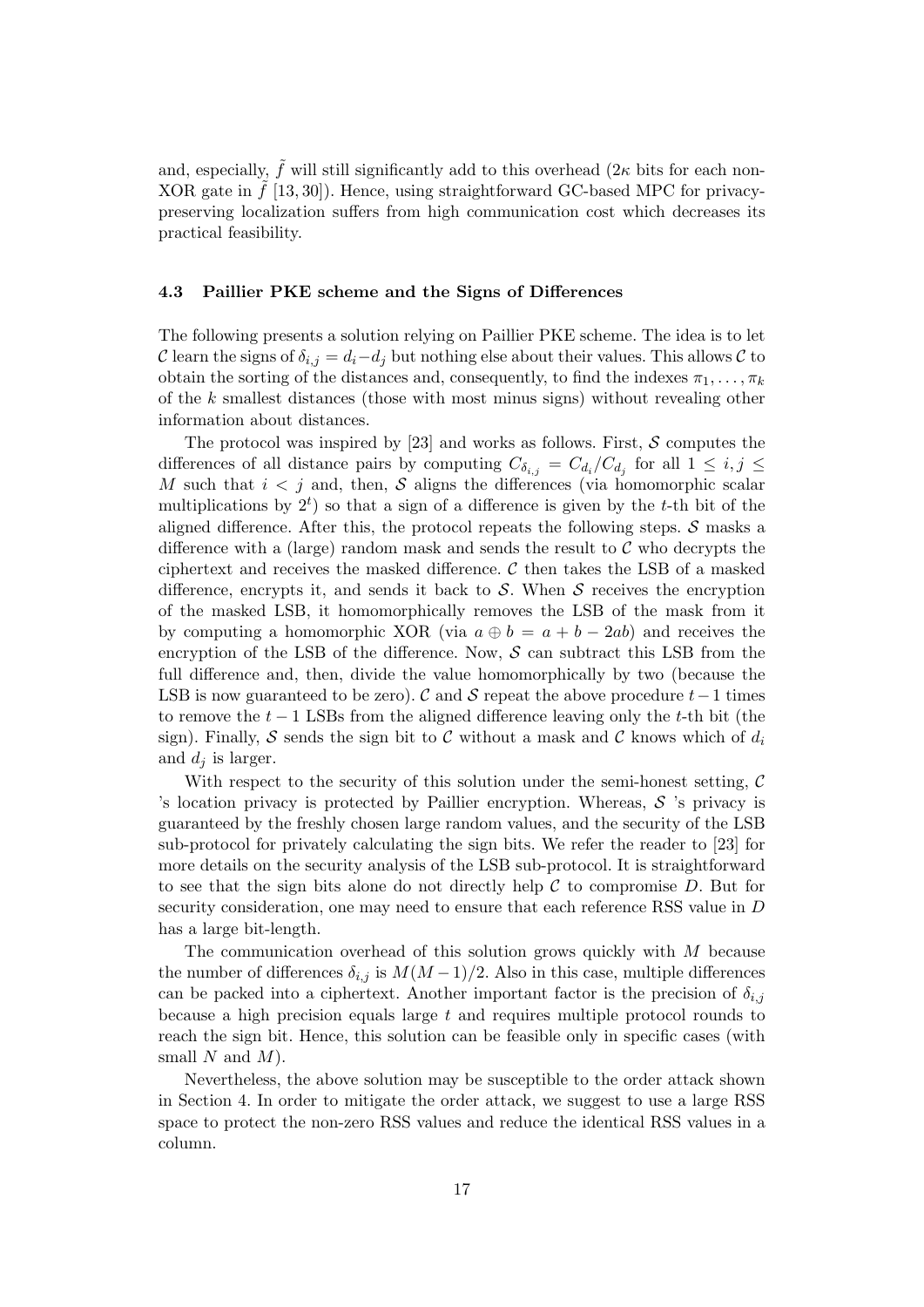## 4.4 Paillier PKE scheme and Garbled Circuits

A combination of Paillier encryption and garbled circuits can be used to solve the problem of privacy-preserving WiFi fingerprint localization by adapting, e.g., Sadeghi et al.'s solution for privacy-preserving face recognition [21] and Blanton and Gasti's solution for privacy-preserving iris and fingerprint identification [4]. In this hybrid solution,  $C$  encrypts the RSS values using Paillier encryption with (13) from Sect. 2.3. S calculates the distances by computing  $C_{d_i} = \Delta_{i,1} \cdot \Delta_{i,2} \cdot \Delta_{i,3}$ by using (15)–(17) with  $S = [N]$ , i.e., with all APs. Because all APs are always used,  $\Delta_{i,3}$  depends only on C's inputs and is the same for all i and, hence, it can be computed by  $C: \Delta_3 = \text{Enc}(pk, \sum_{j=1}^N f_j)$ . Now, S packs t distances into one ciphertext by computing  $C_{\text{comb}} = \prod_{i=1}^{t} C_{d_i}^{2^{(i-1)m}}$  $d_i^{2^{(i-1)m}}$ , where m is the maximum bitlength of  $d_i$ . To prevent  $\mathcal C$  from obtaining these distances,  $\mathcal S$  selects a random mask  $R \overset{\$}{\leftarrow} \mathcal{R}_R = [n-1]$  and computes  $C_{\text{m-comb}} = C_{\text{comb}} \cdot \text{Enc}(pk, R)$ . Let T denote the number of ciphertexts needed to pack all  $M$  distances. E.g., if  $n$  is a 2048-bit value and  $m = 16$ , then we can fit  $t = 127$  distances in one ciphertext. Consequently, if  $N = 241$  and  $M = 505$  as in [17], the above Paillier encryption part requires communication of only  $N + 1 = 242$  ciphertexts (121 kB) from C to S and  $T = 4$ ciphertexts  $(2kB)$  from S to C.

Upon receiving all T ciphertexts,  $\mathcal C$  opens the Paillier encryption with sk and retrieves the masked combined distances. To remove the mask R and to securely find the k smallest distances (i.e., so that C does not learn  $d_i$ ), C and S run a GC-based MPC protocol, where  $x = R$ ,  $y = \text{Dec}(sk, C_{\text{m-comb}})$ , and  $f(x, y)$  is such that it first computes  $y - x \pmod{n}$  (i.e., removes the mask) and, then, finds the k smallest distances. When C has evaluated  $f(\tilde{x}, \tilde{y})$ , it has the indexes  $\pi_1, \ldots, \pi_k$  of the  $k$  smallest  $d_i$  and it can calculate its location similarly as in PriWFL. Songhori  $et$ al. [24] presented a memory-efficient sequential garbled gate for  $k$ -nearest neighbors search and their circuit can be used for our purpose. The communication overhead of transferring  $\tilde{x}$  and  $\tilde{y}$  grows linearly with M and is in the magnitude of some kBs for  $M = 505$  and  $\kappa = 128$ . The communication overhead of the GC depends on k, M, m, n, and  $\kappa$ , but can be estimated from [22] and [24, Table 1] to be about 1 MB for the above parameters.

## **Theorem 1.** Suppose that Paillier encryption and MPC schemes are both secure. Then, the above solution resists CLPA-I and CLPA-II.

Proof. (Sketch) Resilience against CLPA-II implies resilience against CLPA-I. Generally speaking, C's location privacy is guaranteed by the security properties of Paillier encryption and MPC schemes. Without the secret key of  $\mathcal{C}, \mathcal{S}$  (or any passive adversary) is unable to infer  $\mathcal{C}$ 's location based on the encrypted location query and the corresponding encrypted response  $C_{\text{m-comb}}$ . Furthermore,  $S$  who produces the GC does not have access to  $\mathcal{C}$ 's actual inputs, due to the OT protocol, or to the output the circuit. These facts protect  $\mathcal{C}$ 's location privacy from  $\mathcal{S}$ . The formal security definitions and analysis of GC-based MPC can be found in [3].

**Theorem 2.** Suppose that the MPC scheme is secure and  $\mathcal{R}_R$  is large. Then, the above solution resists SDPA-I and SDPA-II.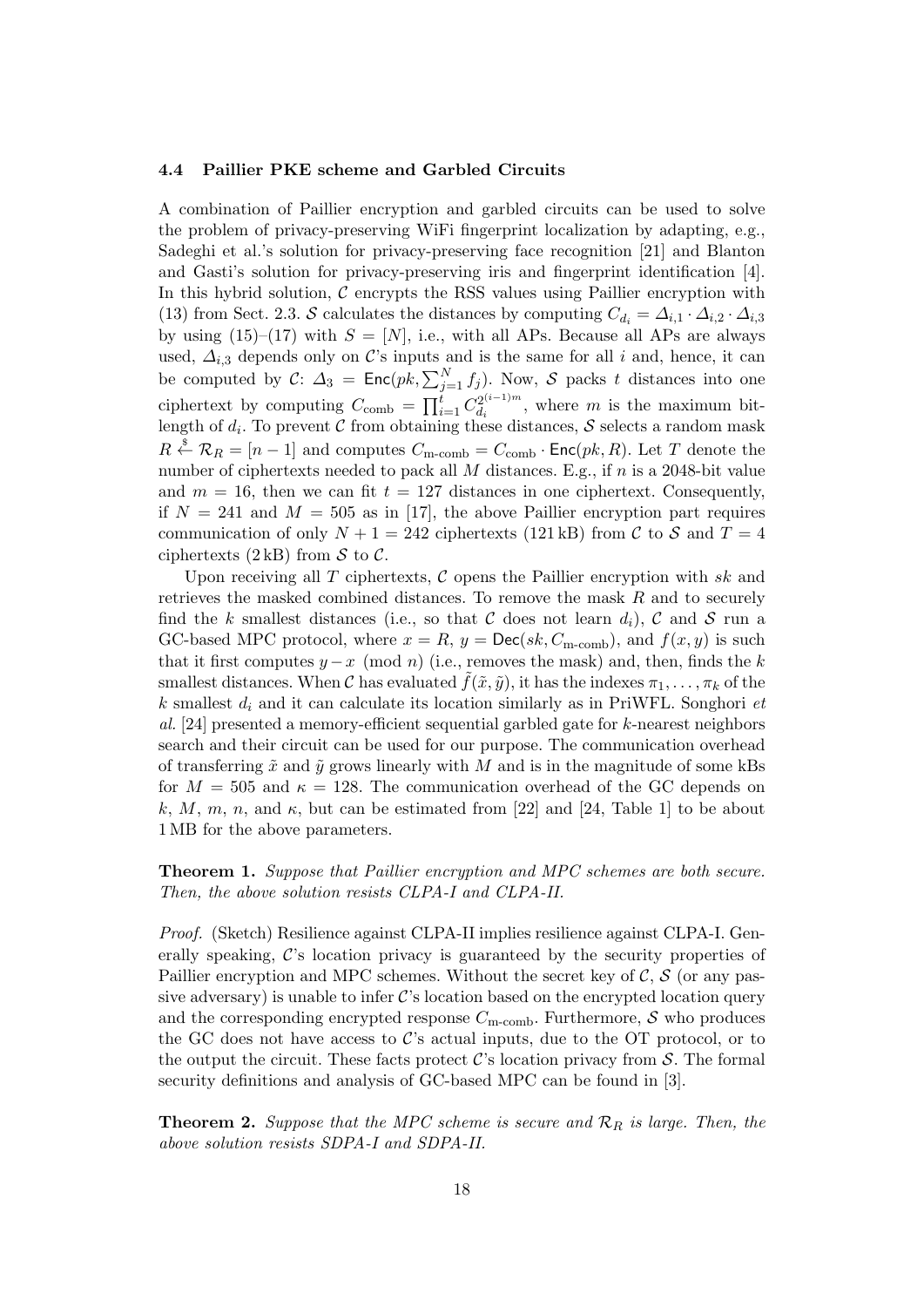Proof. (Sketch) It is sufficient to show that our solution leaks no information about D to A. The freshly chosen randomness  $R \stackrel{\$}{\leftarrow} [n-1]$  prevents A from learning the combined distance. Since a modular  $n$  operation is implicitly involved in the blinded distance (so that possible "overflows" are handled in the GC),  $y = \text{Dec}(sk, C_{\text{m-comb}})$ is statistically close to a random value. In a nutshell,  $C$  cannot gain non-negligible advantage to compromise the combined distances and  $\mathcal{S}'$ 's database. In addition, the non-zero  $v_{i,j}$  in D easily sum up to thousands of unknown bits in practice. E.g., [17] contains over 70,000 bits for non-zero  $v_{i,j}$  if they are four-bit values ( $N = 241$ ,  $M = 505$ , and 85.4% of values are zeros). Therefore, it would be very hard for A to compromise even half of these non-zero values (to get a similar database).

## 5 Conclusion

In this paper, we showed that PriWFL, a privacy-preserving WiFi fingerprint localization scheme presented in [16], has a severe weakness that allows an attacker, who is using the service as a legitimate client, to obtain the exact database of the service. Hence, PriWFL does not offer any protection for the service provider which renders the scheme useless in practice. We also identified certain other problems which make PriWFL unpractical especially for large N.

Because of the complete break of PriWFL, there is a need for new secure privacy-preserving WiFi fingerprint localization schemes. We explored certain solutions to implement such a scheme. All of them introduce significant communication and computation overheads compared to the basic privacy-violating scheme (see Sect. 2.1) and often also to PriWFL. In particular, we sketched two solutions based on combining Paillier encryption with a scheme, which allows the client to learn only the signs of distance differences, or either with garbled circuits. Especially, the latter solution is a promising candidate for achieving both secure and practical privacy-preserving WiFi fingerprint localization and we plan to study it (and possible other solutions) in the future. This future work includes both optimizing the preliminary schemes as well as testing them in practice by integrating them into real indoor localization systems using WiFi fingerprints.

## References

- 1. Martin Albrecht, Shi Bai, and L´eo Ducas. A subfield lattice attack on overstretched NTRU assumptions: Cryptanalysis of some FHE and graded encoding schemes. Cryptology ePrint Archive, Report 2016/127, 2016.
- 2. Gilad Asharov, Yehuda Lindell, Thomas Schneider, and Michael Zohner. More efficient oblivious transfer and extensions for faster secure computation. In Proc. CCS 2013, pages 535–548. ACM, 2013.
- 3. Mihir Bellare, Viet Tung Hoang, and Phillip Rogaway. Foundations of garbled circuits. In Proc. CCS 2012, pages 784–796. ACM, 2012.
- 4. Marina Blanton and Paolo Gasti. Secure and efficient protocols for iris and fingerprint identification. In Proc. ESORICS 2011, volume 6879 of LNCS, pages 190–209. Springer, 2011.
- 5. Kirti Chawla, Christopher McFarland, Gabriel Robins, and Connor Shope. Real-time RFID localization using RSS. In Proc. ICL-GNSS 2013, pages 1–6. IEEE, 2013.
- 6. Liang Chen, Heidi Kuusniemi, Yuwei Chen, Ling Pei, Tuomo Kröger, and Ruizhi Chen. Information filter with speed detection for indoor Bluetooth positioning. In Proc. ICL-GNSS 2011, pages 47–52. IEEE, 2011.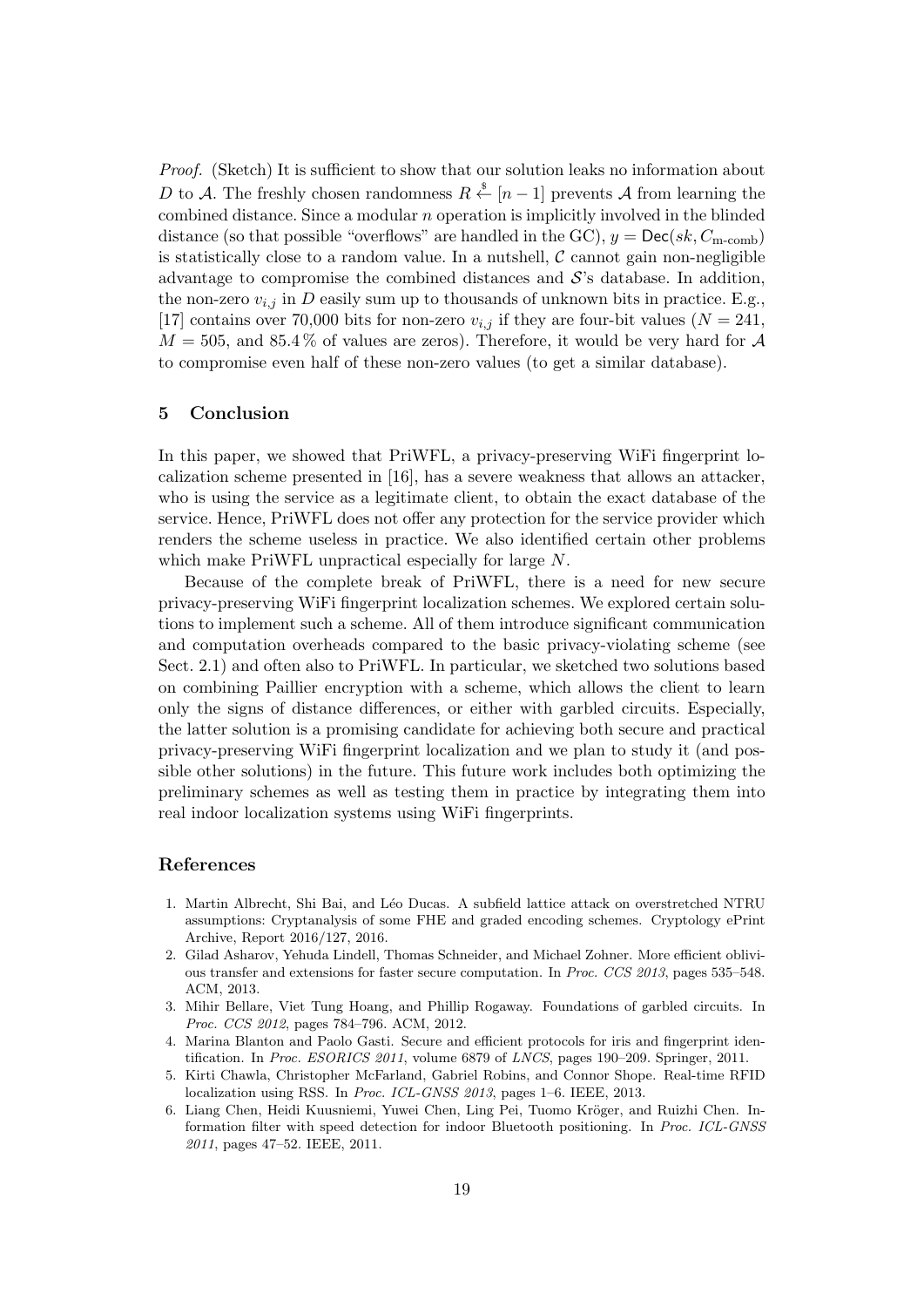- 7. Eiman Elnahrawy, Xiaoyan Li, and Richard P Martin. The limits of localization using signal strength: A comparative study. In Proc. SECON 2004, pages 406–414. IEEE, 2004.
- 8. Junfeng Fan and Frederik Vercauteren. Somewhat practical fully homomorphic encryption. Cryptology ePrint Archive, Report 2012/144, 2012.
- 9. Craig Gentry. Fully homomorphic encryption using ideal lattices. In Proc. STOC 2009, pages 169–178, 2009.
- 10. Ville Honkavirta, Tommi Perala, Simo Ali-Loytty, and Robert Pich´e. A comparative survey of wlan location fingerprinting methods. In Proc. WPNC 2009, pages 243–251. IEEE, 2009.
- 11. AKM Mahtab Hossain and Wee-Seng Soh. Cramer-Rao bound analysis of localization using signal strength difference as location fingerprint. In *Proc. INFOCOM 2010*, pages 1–9. IEEE, 2010.
- 12. Kamol Kaemarungsi and Prashant Krishnamurthy. Modeling of indoor positioning systems based on location fingerprinting. In Proc. INFOCOM 2004, volume 2, pages 1012–1022. IEEE, 2004.
- 13. Vladimir Kolesnikov and Thomas Schneider. Improved garbled circuit: Free XOR gates and applications. In Proc. ICALP 2008, volume 5126 of LNCS, pages 486–498. Springer, 2008.
- 14. Andreas Konstantinidis, Georgios Chatzimilioudis, Demetrios Zeinalipour-Yazti, Paschalis Mpeis, Nikos Pelekis, and Yannis Theodoridis. Privacy-preserving indoor localization on smartphones. IEEE Trans. Knowl. Data Eng., 27(11):3042–3055, November 2015.
- 15. Tancrède Lepoint and Michael Naehrig. A comparison of the homomorphic encryption schemes FV and YASHE. In AFRICACRYPT 2014, volume 8469 of LNCS, pages 318–335. Springer, 2014.
- 16. Hong Li, Limin Sun, Haojin Zhu, Xiang Lu, and Xiuzhen Cheng. Achieving privacy preservation in wifi fingerprint-based localization. In Proc. INFOCOM 2014, pages 2337–2345, April 2014.
- 17. Elena Simona Lohan et al. Indoor WLAN measurement data. Online: http://www.cs.tut. fi/tlt/pos/MEASUREMENTS\_WLAN\_FOR\_WEB.zip (accessed: Jul. 2017), 2014.
- 18. Angela Song-Ie Noh, Woong Jae Lee, and Jin Young Ye. Comparison of the mechanisms of the Zigbee's indoor localization algorithm. In Proc. SNPD 2008, pages 13–18. IEEE, 2008.
- 19. Pascal Paillier. Public-key cryptosystems based on composite degree residuosity classes. In EUROCRYPT 1999, volume 1592 of LNCS, pages 223–238. Springer, 1999.
- 20. Teemu Roos, Petri Myllymäki, Henry Tirri, Pauli Misikangas, and Juha Sievänen. A probabilistic approach to wlan user location estimation. *Int. J. Wireless Inform. Network*, 9(3):155– 164, 2002.
- 21. Ahmad-Reza Sadeghi, Thomas Schneider, and Immo Wehrenberg. Efficient privacy-preserving face recognition. In Proc. ICISC 2009, volume 5984 of LNCS, pages 229–244. Springer, 2009.
- 22. Thomas Schneider. Engineering Secure Two-Party Computation Protocols. PhD thesis, Ruhr-University Bochum, 2011.
- 23. Berry Schoenmakers and Pim Tuyls. Efficient binary conversion for Paillier encrypted values. In EUROCRYPT 2006, volume 4004 of LNCS, pages 522–537. Springer, 2006.
- 24. Ebrahim M. Songhori, Siam U. Hussain, Ahmad-Reza Sadeghi, and Farinaz Koushanfar. Compacting privacy-preserving k-nearest neighbor search using logic synthesis. In Proc. DAC 2015, pages 36:1–36:6. ACM, 2015.
- 25. Nattapong Swangmuang and Prashant Krishnamurthy. Location fingerprint analyses toward efficient indoor positioning. In Proc. PerCom 2008, pages 100–109. IEEE, 2008.
- 26. Jukka Talvitie and Elena Simona Lohan. Modeling received signal strength measurements for cellular network based positioning. In Proc. ICL-GNSS 2013, pages 1–6. IEEE, 2013.
- 27. Jukka Talvitie, Markku Renfors, and Elena Simona Lohan. Distance-based interpolation and extrapolation methods for RSS-based localization with indoor wireless signals. IEEE Trans. Veh. Technol., 64(4):1340–1353, 2015.
- 28. Joaquín Torres-Sospedra et al. UJIIndoorLoc data set. Online: https://archive.ics.uci. edu/ml/datasets/ujiindoorloc (accessed: Jul. 2017), 2014.
- 29. Andrew C-C Yao. How to generate and exchange secrets. In Proc. FOCS 1986, pages 162–167. IEEE, 1986.
- 30. Samee Zahur, Mike Rosulek, and David Evans. Two halves makes a whole reducing data transfer in garbled circuits using half gates. In EUROCRYPT 2015, volume 9057 of LNCS, pages 220–250. Springer, 2015.
- 31. Tao Zhang, Sherman S. M. Chow, Zhe Zhou, and Ming Li. Privacy-Preserving Wi-Fi Fingerprinting Indoor Localization, volume 9836 of LNCS, pages 215–233. Springer International Publishing, 2016.